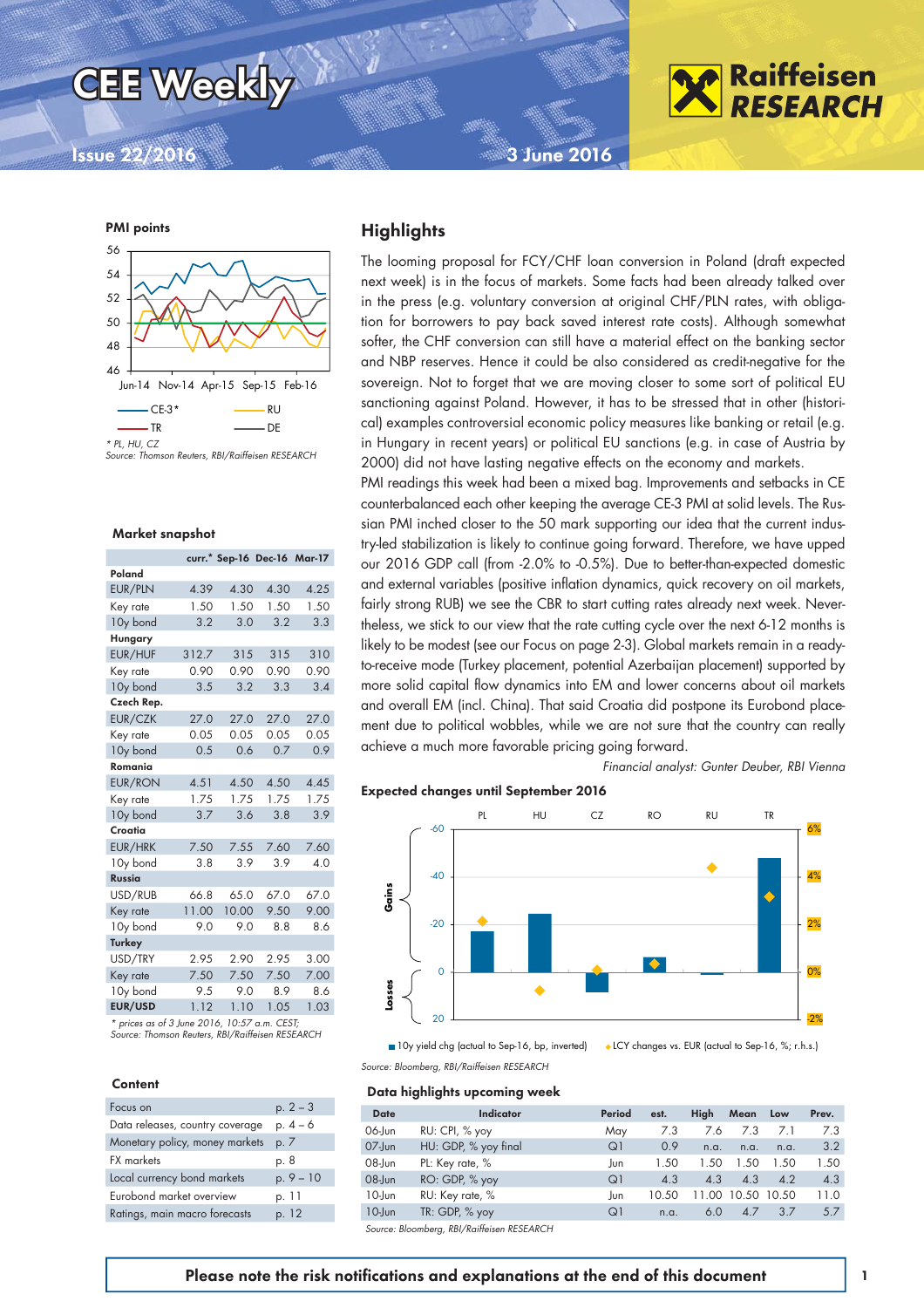

### Focus on Russia: Why wait any longer with rate cuts?



*RESEARCH Source: Thomson Reuters, RBI/Raiffeisen RESEARCH*

#### Monthly indicators (% yoy)





In recent months CPI developments have been much better than expected, mainly due to a much lower pass through from the FX weakening in early 2016 compared to developments seen in 2014/2015. Favourable dynamics of CPI, the rouble and wages would most likely allow the CBR to cut the key rate by 50bp on 10 June. Initially we expected the easing cycle to restart only in Q3. A somewhat more frontloaded but still modest rate cut would not constitute a departure from the more conservative monetary policy stance overall. Nevertheless, in our opinion, since the previous monetary policy meeting there have been several important changes in factors which determine the CBR's attitude.

- CPI yoy remained at 7.3% as of 30 May. Average daily price growth continues to decelerate. In May, CPI mom might be close to 0.4%, which is better than we anticipated, mostly due to the very slow price growth in the food segment on the back of lower prices on global food markets as well as favourable weather conditions in Russia. For example, there was even a price decrease in fruit & vegetables and meat products, which account for around 1/3 of the whole consumer food basket in CPI. We note that CBR initially also expected inflation to pick up in May-June as a result of the low base effect in 2015.
- A quite stable situation on the FX market on the back of a relatively high oil price (around USD 50/bbl) is another supporting factor for CPI dynamics. The oil price decline below USD 30/bbl in January 2016 was short-lived and it returned to USD 50/bbl much faster than most analysts (including the CBR) expected. Following the improvement on the oil market the RUB has stabilised in a range of RUB 64-67/USD, and the pass-through effect of RUB depreciation on inflation in January 2016 should fade quite fast. Moreover, the overall pass-through effects to CPI from the RUB weakness (expectations) seems to be lower now (compared to 2014/2015).
- We note that the economic situation in Russia has started to improve. The Ministry of Economic Development estimates that the GDP decline decelerated from -1.2% yoy in March to -0.7% yoy in April. Given the continuing improvement of key macro indicators in March-April we have revised our GDP forecast from -2% yoy to -0.5% yoy in 2016, mainly based on stabilising and/or improving industry dynamics. We expect a better performance by industrial production, supported by RUB depreciation and some import substitution as well as higher real export growth, given the fast improvement in oil prices. At the same time, consumer and investment demand continue to decline, which has a dampening effect on prices.
- An acceleration in nominal wage growth in February-March (up to 9% yoy) seems to have slowed down, since in April it declined to 5% yoy. To recap, this acceleration was a point of concern for the CBR in the latest press release on the key rate decision. Besides, inflation expectations which the CBR closely monitors are gradually decreasing. At the same time, we see wage pressure in the private sector supported by a revival of industrial production as one of the key risks for disinflation. So far there are no signs that the indexation is continuing (while bonus pay-outs may have contributed to the spike in wages).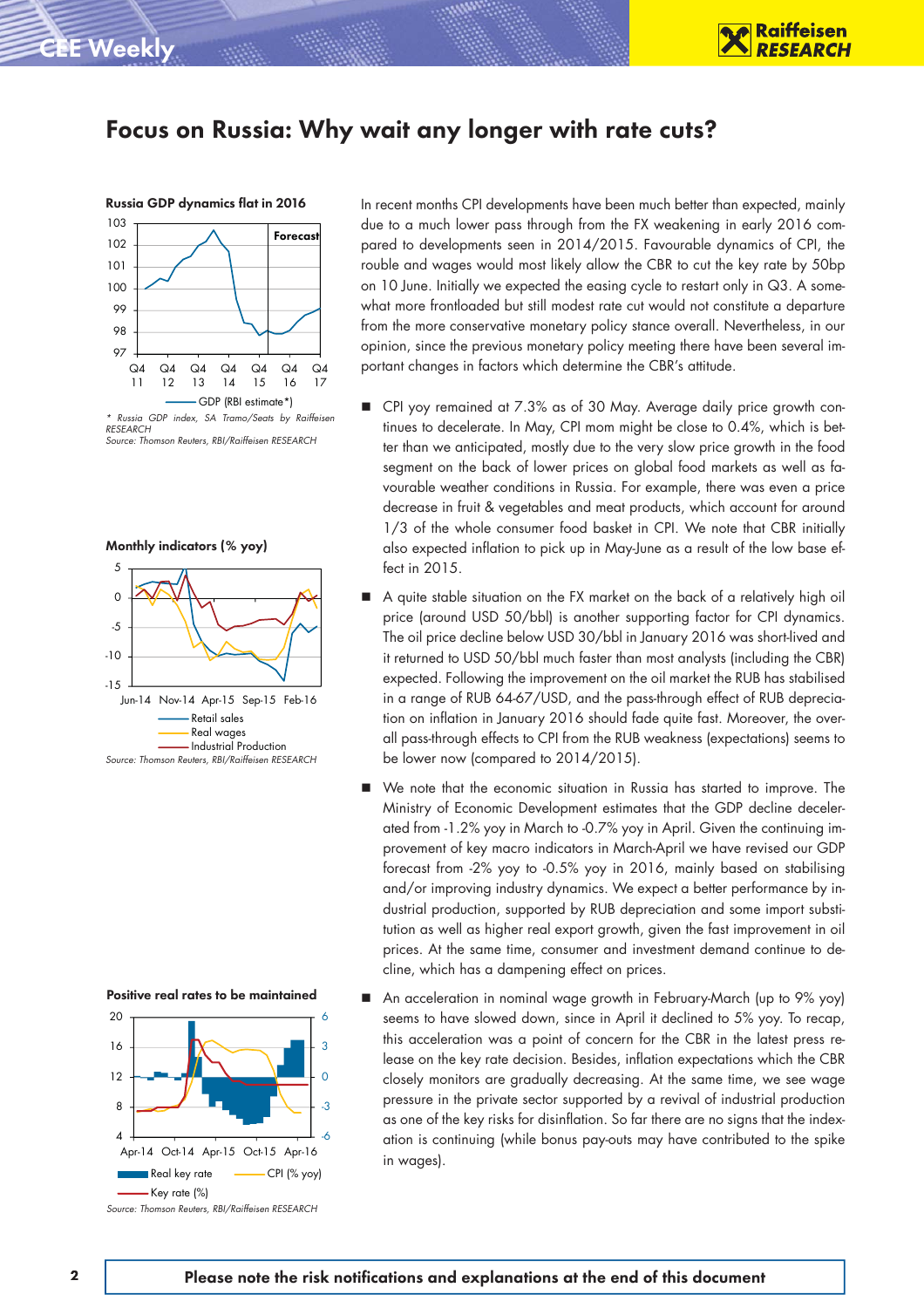

All these positive developments in key factors since the previous CBR board meet- RU: OFZ curve to disinvert ing allow us to think that the CBR is likely to cut the key rate as early as next week. Afterwards, we expect the CBR will be very careful with monetary easing and the second cut will only be possible in autumn (by another 50bp). Such a view is also supported by the regulator's rhetoric. For example, Elvira Nabiullina stated that the CBR is not considering a sharp rate cut as such a move would not result in strong economic growth, but could accelerate inflation. Besides, she admitted again that inflation risks still exist (stemming for example from uncertainty over fiscal policy this year and in the medium term). At the same time she believes that the mid-term CPI target of 4% is achievable. According to our forecasts, by year-end 2016 the key rate will decrease to 9.5% (or by 150 bp from its current 11%), though we note the OFZ market is now pricing in a 200-bp cut this year.

*Financial analysts: Anton Pletenev (+7 495 221 9801), AO Raiffeisenbank, Moscow;*

#### OFZ bond market strategy

The OFZ market has been pricing in more aggressive and front-loaded rate cuts for a while now, and the market has been fairly right up to now. Therefore, we are not concerned per se about an overly aggressive OFZ market positioning. Over an investment horizon of four months, i.e. end-Q3 2016, we expect Russian OFZs will witness additional capital gains, which should be driven by the high carry rather than by any meaningful yield decreases. RUB gains vs. the EUR also seem to be in the pipeline given our FX expectations of a mildly stronger RUB vs. the EUR. Moreover, sentiment towards Russian markets is additionally fuelled by slightly better than expected activity data and a softening of the sanctions rhetoric. Major risks to our constructive OFZ market call (or constructive near-term EM debt market view overall) stem from the BREXIT (our baseline is BREMAIN) and Fed tail risks. However, in our baseline scenario (no BREXIT, a telegraphed Fed hike but then cautious wording as well as further solid oil prices) external market drivers should not weigh down on a solid OFZ performance (especially for EURbased investors).

*Financial analysts: Gunter Deuber, Stephan Imre, RBI Vienna.*



*10y-2y spread: 5y high 266; 5y low - 452 2y: 5y high 17.5; 5y low 5.5 10y: 5y high 16.1; 5y low 6.5 Source: Bloomberg, RBI/Raiffeisen RESEARCH*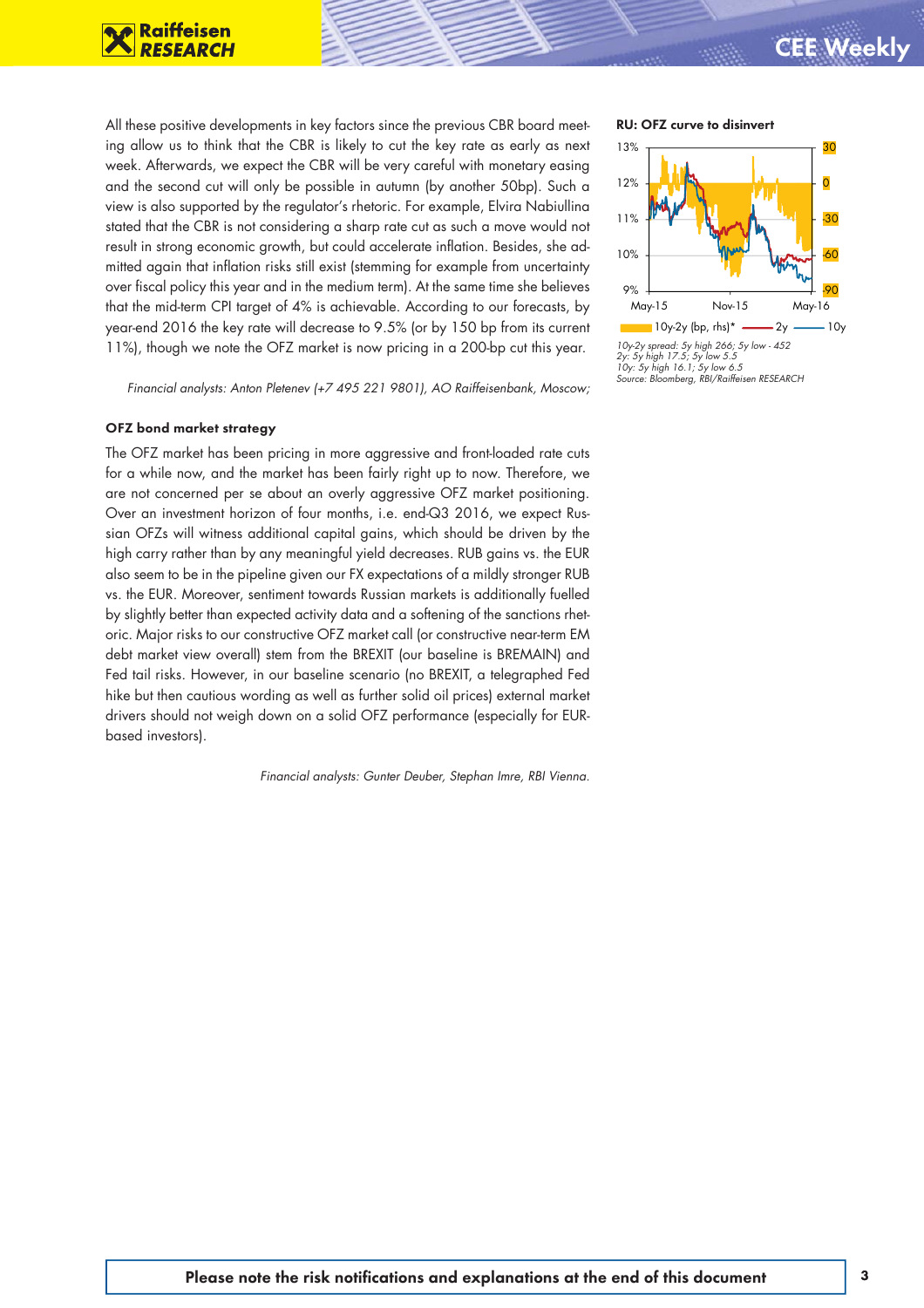#### This week, previous week: key data releases

CEE Weekly

| <b>Indicator</b>             | Period |        | <b>Actual Forecast</b> | Prev.  | Indicator                        |                | Period Forecast | High   | Mean   | Low    | Previous |
|------------------------------|--------|--------|------------------------|--------|----------------------------------|----------------|-----------------|--------|--------|--------|----------|
| Monday, 30 May               |        |        |                        |        | Monday, 6 June                   |                |                 |        |        |        |          |
| HR: Indsutrial output, % yoy | Apr    | 4.9    | 9.2                    | 6.9    | CZ: Retail sales, % yoy          | Apr            | 7.1             | 6.4    | 6.4    | 4.7    | 5.0      |
| Tuesday, 31 May              |        |        |                        |        | RU: CPI, % yoy                   | May            | 7.3             | 7.6    | 7.3    | 7.1    | 7.3      |
| HR: GDP, % yoy               | Q1     | 2.7    | 2.5                    | 1.9    | Tuesday, 7 June                  |                |                 |        |        |        |          |
| PL: GDP, % yoy final         | Q1     | 3.0    | n.a.                   | 4.3    | CZ: Trade balance, CZK bn        | Apr            | 18.0            | 40.5   | 18.9   | 14.0   | 21.7     |
| PL: CPI, % yoy               | May    | $-1.0$ | n.a.                   | $-1.1$ | CZ: Industrial output, % yoy     | Apr            | 4.2             | 5.2    | 4.0    | 2.4    | 0.6      |
| RS: Retail sales, % yoy      | Apr    | 9.6    | n.a.                   | 12.7   | HR: GDP, % yoy final             | Q1             | 2.7             | n.a.   | n.a.   | n.a.   | 1.9      |
| RS: Industrial output, % yoy | Apr    | 8.4    | n.a.                   | 8.8    | RU: FX reserves, USD bn          | May            | n.a.            | 392.5  | 390.0  | 289.0  | 391.5    |
| RS: GDP, % yoy nsa final     | Q1     | 3.5    | n.a.                   | 1.2    | UA: FX reserves, USD bn          | May            | n.a.            | 13.7   | 13.5   | 13.3   | 13.2     |
| SI: CPI, % yoy               | May    | $-0.4$ | n.a.                   | $-0.6$ | BG: GDP, % yoy wda final         | Q1             | n.a.            | n.a.   | n.a.   | n.a.   | 2.9      |
| SI: Retail sales, % yoy      | Apr    | 1.9    | n.a.                   | $-0.2$ | SK: GDP, % yoy final             | Q1             | n.a.            | n.a.   | n.a.   | n.a.   | 4.3      |
| SI: GDP, % yoy               | Q1     | 2.5    | n.a.                   | 3.3    | HU: Industrial output, % yoy wda | Apr            | 10.0            | 10.0   | 0.7    | 0.0    | $-2.4$   |
| Wednesday, 1 June            |        |        |                        |        | HU: GDP, % yoy final             | Q1             | 0.9             | n.a.   | n.a.   | n.a.   | 3.2      |
| CZ: PMI, points              | May    | 53.3   | n.a.                   | 53.6   | Wednesday, 8 June                |                |                 |        |        |        |          |
| HU: PMI, points              | May    | 52.3   | n.a.                   | 52.1   | PL: Key rate, %                  | Jun            | 1.50            | 1.50   | 1.50   | 1.50   | 1.50     |
| PL: PMI, points              | May    | 52.1   | n.a.                   | 51.0   | RO: GDP, % yoy                   | Q <sub>1</sub> | 4.3             | 4.3    | 4.3    | 4.2    | 4.3      |
| RU: PMI, points              | May    | 49.6   | n.a.                   | 48.0   | UA: CPI, % yoy                   | May            | n.a.            | 10.2   | 8.1    | 6.6    | 9.8      |
| TR: PMI, points              | May    | 49.4   | n.a.                   | 48.9   | BG: Retail sales, % yoy          | Apr            | n.a.            | n.a.   | n.a.   | n.a.   | 6.2      |
| Thursday, 2 June             |        |        |                        |        | BG: Industrial output, % yoy     | Apr            | n.a.            | n.a.   | n.a.   | n.a.   | 3.0      |
| HR: Retail sales, % yoy real | Apr    | 3.2    | 4.5                    | 3.5    | TR: Industrial output, % yoy     | Apr            | n.a.            | 4.2    | 2.8    | 2.5    | 2.9      |
| Friday, 3 June               |        |        |                        |        | HU: CPI, % yoy                   | May            | 0.2             | 0.2    | 0.1    | $-0.1$ | 0.2      |
| CZ: GDP, % yoy               | Q1     | 3.0    | n.a.                   | 3.1    | HU: Trade balance, EUR mn        | Apr            | 532.0           | 690.0  | 525.0  | 406.0  | 952.0    |
| HU: Retail sales, % yoy      | Apr    | 6.4    | n.a.                   | 4.3    | Thursday, 9 June                 |                |                 |        |        |        |          |
| RO: Retail sales, % yoy      | Apr    | 19.0   | n.a.                   | 19.5   | CZ: CPI, % yoy                   | May            | 0.3             | 0.6    | 0.4    | 0.3    | 0.6      |
| SK: Retail sales, % yoy      | Apr    | 3.7    | n.a.                   | 2.0    | RS: Key rate, %                  | Jun            | 4.25            | n.a.   | n.a.   | n.a.   | 4.25     |
| TR: CPI, % yoy               | May    | 6.6    | n.a.                   | 6.6    | Friday, 10 June                  |                |                 |        |        |        |          |
|                              |        |        |                        |        | HR: Retail sales, % yoy final    | Apr            | 3.2             | n.a.   | n.a.   | n.a.   | 3.2      |
|                              |        |        |                        |        | RO: Industrial sales, % yoy      | Apr            | n.a.            | n.a.   | n.a.   | n.a.   | 3.0      |
|                              |        |        |                        |        | RO: CPI, % yoy                   | May            | n.a.            | $-3.5$ | $-3.6$ | $-3.6$ | $-3.2$   |
|                              |        |        |                        |        | RU: Key rate, %                  | Jun            | 10.50           | 11.00  | 10.50  | 10.50  | 11.0     |
|                              |        |        |                        |        | RU: Trade balance, USD bn        | Apr            | n.a.            | 11.7   | 9.2    | 6.2    | 7.7      |
|                              |        |        |                        |        | SI: Industrial output, % yoy     | Apr            | n.a.            | n.a.   | n.a.   | n.a.   | 4.4      |
|                              |        |        |                        |        | SK: Industrial output, % yoy     | Apr            | n.a.            | n.a.   | n.a.   | n.a.   | $-1.4$   |
|                              |        |        |                        |        | TR: GDP, % yoy                   | Q1             | n.a.            | 6.0    | 4.7    | 3.7    | 5.7      |

*Source: Bloomberg, RBI/Raiffeisen RESEARCH*

Croatia (HR) – Although the past week brought plenty of positive macroeconomic announcements, the recent domestic political wobbles partly mitigated the current upswing. Namely, despite very positive reactions in terms of investor feedback to the new Eurobond issuance, in the middle of the week it was postponed until the current domestic political uncertainties are resolved.

However, coming back to the economic figures, the first Q1 2016 GDP estimate showed real growth of 2.7% yoy, thus continuing the positive rate trend at the annual level for the sixth consecutive quarter (s.d.a. +0.6% qoq). Domestic demand provided a boost (by 2.8 pp) primarily as a result of household consumption (+3.1% yoy). On the other hand, despite the largest positive contribution to GDP growth in Q1 coming from the goods exports (+9.4% yoy), net foreign demand made a negative contribution (-0.1 pp). Final GDP data, scheduled for Tuesday, will probably confirm the first estimate. Furthermore, industrial production and retail trade data for April (annual growth of 4.9% and 3.2% respectively) also confirmed favourable movements.

The upcoming week will see several new macroeconomic releases. We expect that foreign trade data for March (scheduled for release on Wednesday) may mitigate the lower performance in foreign trade in the first two months of this year, while April's tourism data could indicate the start of another excellent tourist season. And finally, at the very end of next week, May's PPI data will corroborate the continued absence of inflationary pressures.

*Financial analyst: Elizabeta Sabolek Resanovic (+385 1 4695 099), Raiffeisenbank Austria d.d., Zagreb*

Czech Republic (CZ) - Newly appointed CNB Governor Jiri Rusnok repeated that the exit from the current FX regime will likely come around the middle of next year. He also added that he sees a 50-50% probability it will happen sooner or later.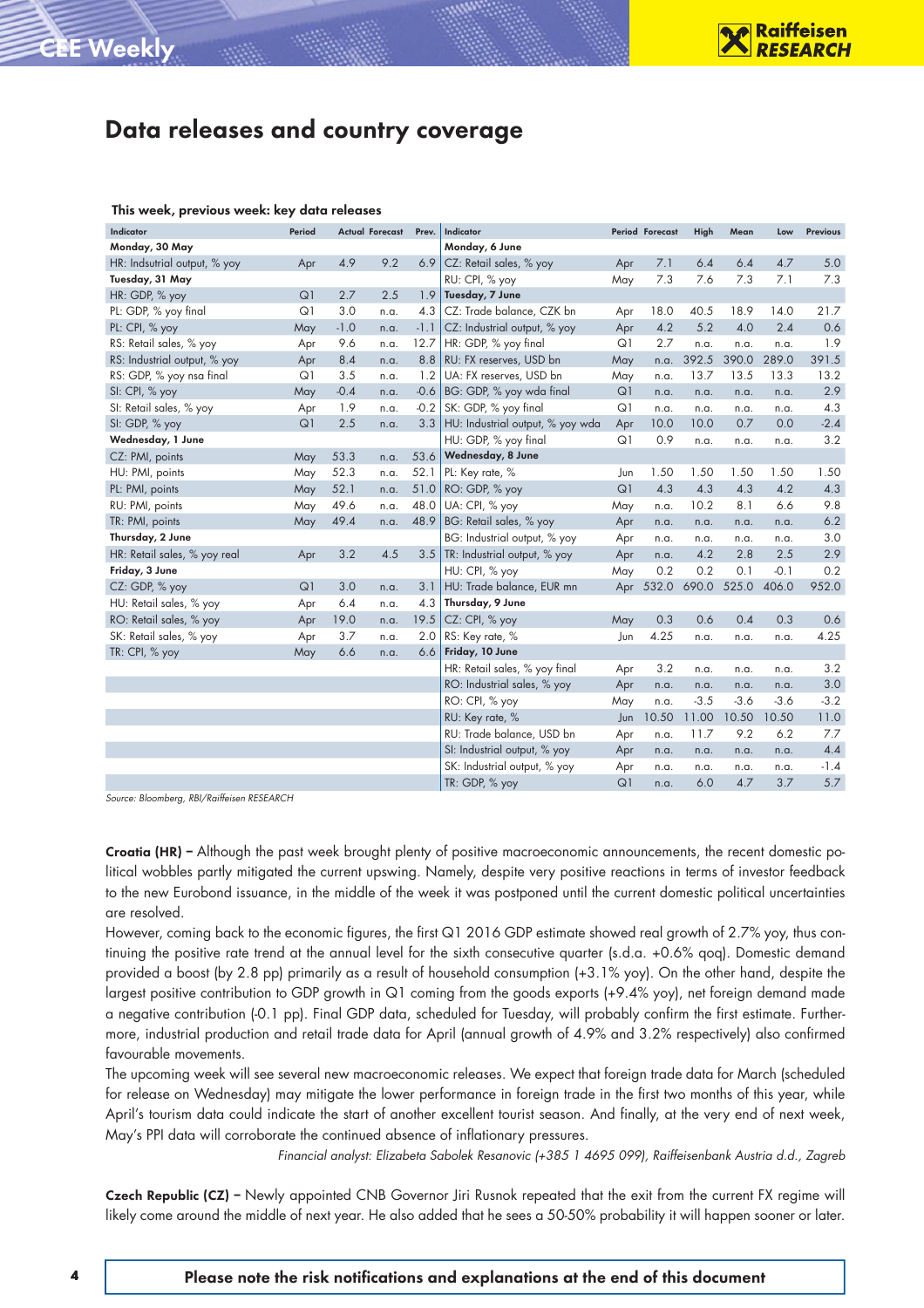On the possibility of negative interest rates he said that this instrument is reserved for very adverse conditions. Next week will be full of new data releases. Average wages should post a gradual acceleration towards 4% yoy in Q1. By contrast, CPI inflation for May probably declined to around 0.3% yoy, down from 0.6% yoy in April, as regulated natural gas prices declined, food prices eased and the comparative base from last year increased. Nevertheless, we still expect year-on-year inflation will reach 2% in Q1 2017. Besides the macro-data releases, the Czech National Bank will publish its monthly FX reserves and FX intervention data. Nevertheless, the recent market development does not indicate strong speculative pressure on the CZK.

#### *Financial analyst: Michal Brozka (+420 234 401 498), Raiffeisenbank a.s., Prague*

Hungary (HU) – The Central Statistical Office will release more GDP details on Tuesday, which should help clarify the causes of the slowdown in the first quarter. We do not expect too many surprises. On an annual basis the economy expanded by only 0.9 percent, instead of the expected 1.8 percent, which we think was probably due to lower automotive industry output and lower EU payments. Also on Tuesday, the latest industrial production figures may show some improvement, though the sector still has far to go to catch up with the heavy period at the beginning of the year. Output may have increased by 10 percent year-on-year in April after falling 2.4 percent a month earlier. CPI data for May will be published on Wednesday. Consumer prices are expected to have risen 0.2 percent in annual terms, the same pace as in April. We believe the CPI will rise by a larger margin from the second half of 2016, reaching 2.2 percent by the end of the year.

*Financial analyst: Gergely Pálffy (+36 1 484 4313), Raiffeisen Bank Zrt., Budapest*

Poland (PL) – Polish assets remain under pressure with yields rising close to our target for the end of the year. Rising spreads towards Bunds, which in the case of 10Y papers are already at the highest level since early 2014, clearly suggest that internal risks are the main contributing factor to this trend. In the short term the new awaited version of the FX loan conversion bill remains the key issue. Experts working for the Presidential Office are to submit it to the President on 7 June, which means that shortly afterwards the final version could be presented to the public. Ongoing political dispute over the Constitutional Tribunal and rising tensions in relations between Poland and the EU, which has just made the next step within the Rule of Law Framework, only strengthen the negative picture of Poland. According to a recent survey, foreign enterprises still perceive Poland as one of the most attractive countries for FDI (just after the Czech Republic) but their views have significantly deteriorated, mainly due to high political uncertainty and the very unpredictable economic policy.

Meanwhile the detailed GDP data confirmed that the main source of the weaker than assumed growth in Q1 (3.0% yoy) was declining investment activity, which we mainly attribute to the delayed absorption of new EU funds. With strong private consumption and prospects of an additional boost in household demand (500+) we still see the slowdown as temporary and expect GDP growth will gather strength, especially in H2. This perspective will keep the MPC in its wait-and-see stance, despite inflation again falling below forecasts at -1.0% in May (flash estimate). Thus the MPC meeting planned for next week (the last one under M. Belka as Governor) will be rather a non-event.

*Financial analyst: Marta Petka-Zagajewska, (+485852461), Raiffeisen Polbank, Warsaw*

Romania (RO) – The main event of the week ahead is the local elections scheduled for 5 June. According to opinion polls, which admittedly do not provide much information, it will be a close race between the two main political parties, i.e. the Social Democratic Party (PSD) and the National Liberal Party (PNL). However, the PSD – left-centre party – seems to be leading by a few points over the right centre party, the PNL. It should be mentioned that in terms of economic and fiscal policies there are no significant differences between the two major political parties. The result of Sunday's local elections is important as it might point towards the outcome of the parliamentary elections to be held in November-December later this year. The detailed estimates on the dynamics of real GDP and its components will be released on 7 June. We recall that according to flash estimates, real GDP advanced by 1.6% qoq and 4.3% yoy, exceeding expectations, both ours (1.1% qoq and 4.0% yoy) and the market consensus expressed in a Bloomberg survey (1.1% qoq and 3.9% yoy). Given the dynamics of macroeconomic indicators available monthly, the faster-than-expected GDP growth in Q1 should have been driven by a solid increase in private consumption.

*Financial analyst: Silvia Rosca (+40 799 718 083), Raiffeisen BANK S.A., Bucharest*

Serbia (RS) – Although there have not been many negotiations on the new government coalition, they are certainly underway, as the cabinet is gearing up for the IMF's arrival for the fifth technical review under the EUR 1.2 bn stand-by arrangement (SBA) and the visit of the People's Republic of China President, during which a number of agreements will be signed (Belgrade-Budapest railway modernisation, construction of the Surcin-Obrenovac highway section). The formal takeover of steel maker Zelezara Smederevo by China's HBIS in a EUR 46 mn deal will take place too.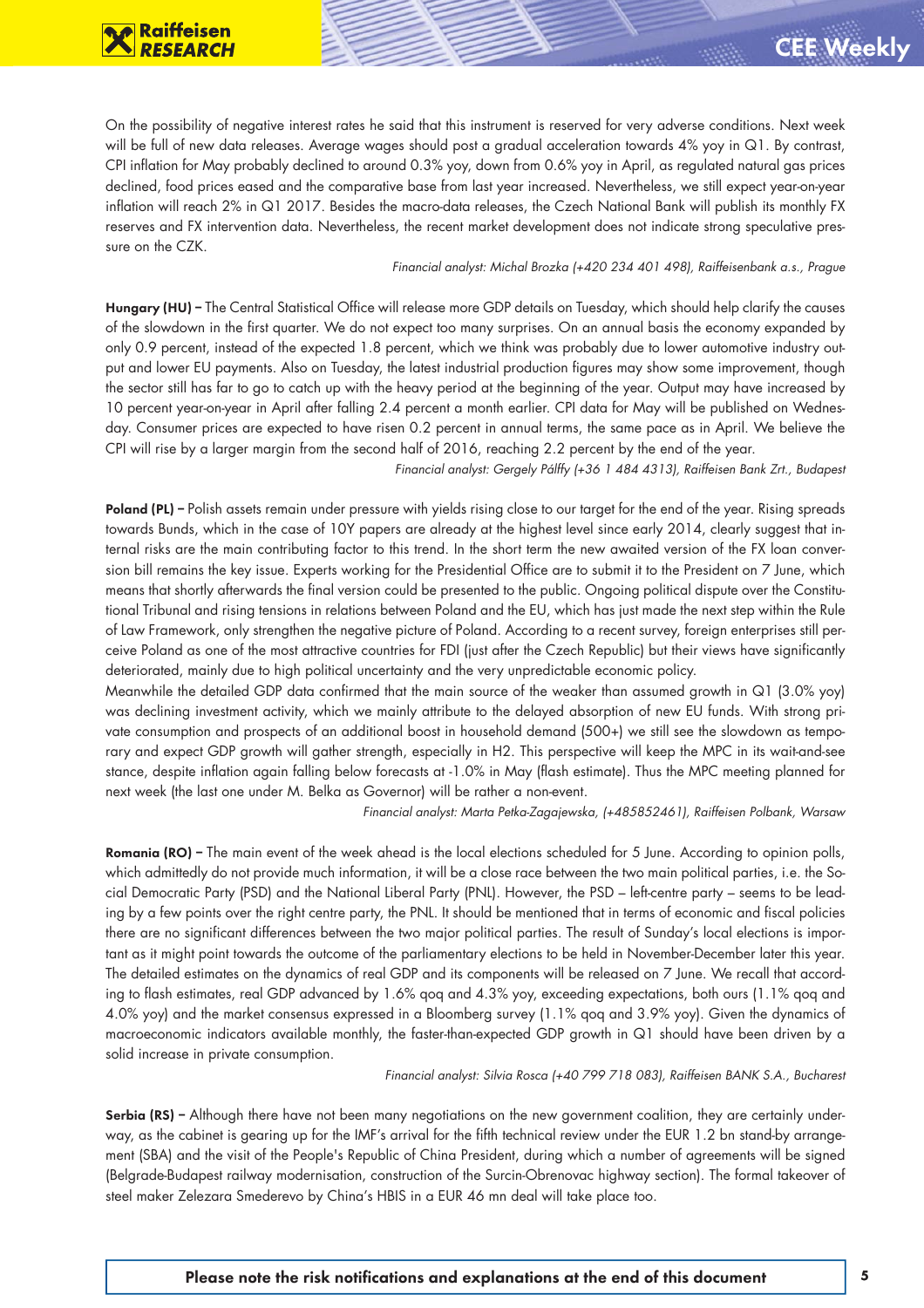

There have been several instances of the exchange rate weakening, but this was only temporary, possibly seasonally affected, as the NBS has sold EUR 40 mn since last Thursday to prevent further depreciation. We assume the rates will foster sound sentiment in the coming weeks, supported by robust economic growth in Q1/2016 (+3.5% yoy), exports and industry.

Next week (9 June), the National Bank of Serbia (NBS) will hold its key rate setting meeting, and we expect the rate to remain at 4.25%, despite the weak inflation (April: 0.4% yoy), due to the fact there is still formally no government.

*Financial analyst: Ljiljana Grubic (+381 11 2207178), Raiffeisenbank a.d., Belgrade*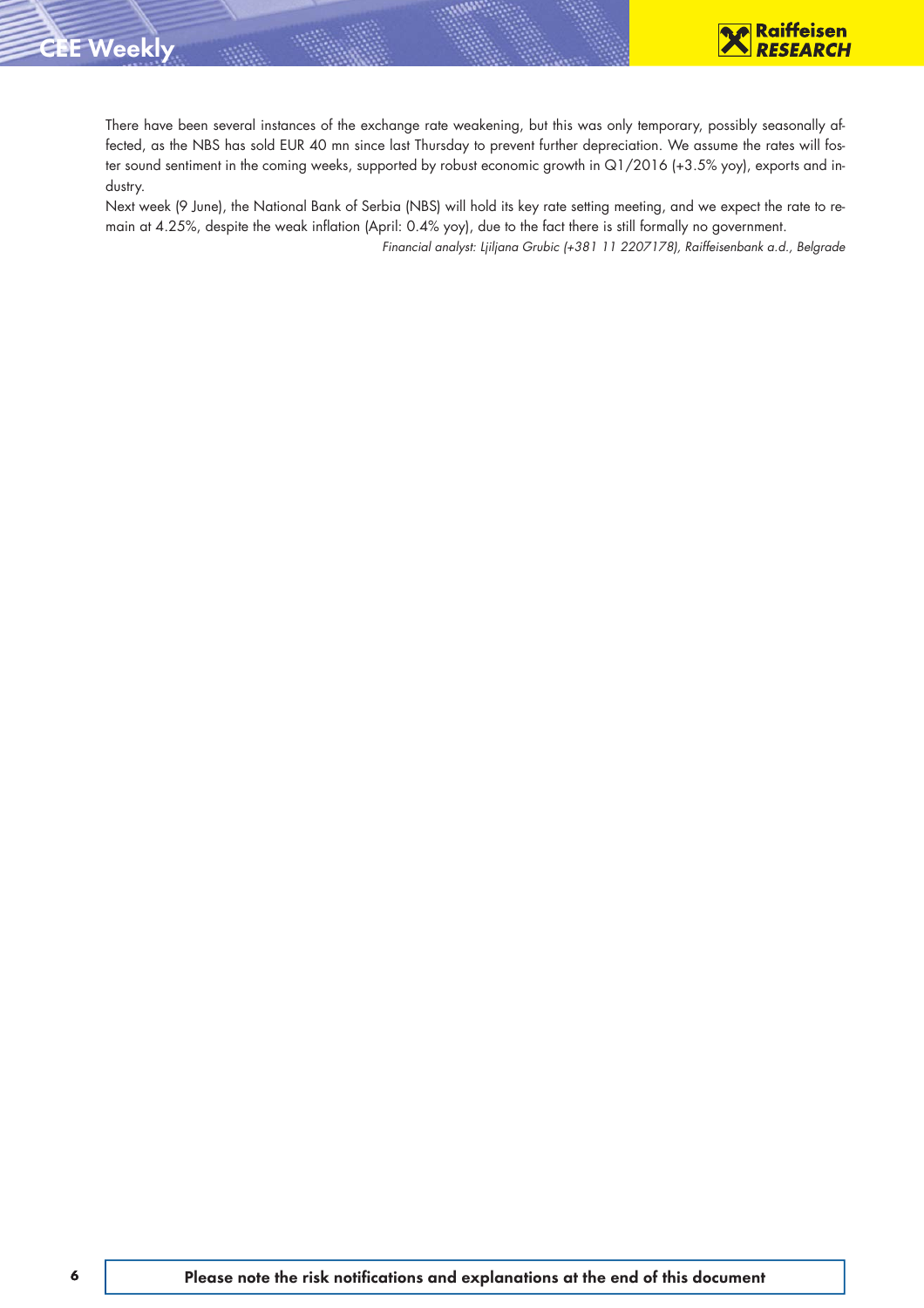### Monetary policy and money markets overview

#### CEE key interest and money markets outlook

**Raiffeisen**<br>RESEARCH

| Poland                        | curr. <sup>*</sup> | $Sep-16$ | <b>Dec-16</b> | <b>Mar-17</b> | 5y high | 5y low |
|-------------------------------|--------------------|----------|---------------|---------------|---------|--------|
| Key interest rate (%, eop)    | 1.50               | 1.50     | 1.50          | 1.50          | 4.75    | 1.50   |
| 3m money market rate (%, eop) | 1.58               | 1.65     | 1.65          | 1.65          | 5.04    | 1.55   |
| 6m money market rate (%, eop) | 1.74               | 1.75     | 1.75          | 1.75          | 5.07    | 1.56   |
| Hungary                       |                    |          |               |               |         |        |
| Key interest rate (%, eop)    | 0.90               | 0.90     | 0.90          | 0.90          | 7.00    | 0.90   |
| 3m money market rate (%, eop) | 1.03               | 1.05     | 1.05          | 1.10          | 7.65    | 1.00   |
| 6m money market rate (%, eop) | 0.98               | 1.10     | 1.10          | 1.10          | 7.93    | 0.97   |
| Czech Rep.                    |                    |          |               |               |         |        |
| Key interest rate (%, eop)    | 0.05               | 0.05     | 0.05          | 0.05          | 0.75    | 0.05   |
| 3m money market rate (%, eop) | 0.29               | 0.30     | 0.30          | 0.30          | 1.25    | 0.28   |
| 6m money market rate (%, eop) | 0.36               | 0.40     | 0.40          | 0.45          | 1.56    | 0.36   |
| Romania                       |                    |          |               |               |         |        |
| Key interest rate (%, eop)    | 1.75               | 1.75     | 1.75          | 1.75          | 6.25    | 1.75   |
| 3m money market rate (%, eop) | 0.75               | 1.40     | 1.60          | 1.75          | 6.20    | 0.54   |
| 6m money market rate (%, eop) | 1.00               | 1.50     | 1.65          | 1.80          | 6.40    | 0.73   |
| <b>Russia</b>                 |                    |          |               |               |         |        |
| Key interest rate (%, eop)    | 11.00              | 10.00    | 9.50          | 9.00          | 17.00   | 5.50   |
| 3m money market rate (%, eop) | 11.44              | 10.80    | 10.30         | 9.80          | 29.93   | 4.20   |
| 6m money market rate (%, eop) | 11.51              | 11.40    | 10.90         | 10.40         | 30.31   | 4.33   |
| <b>Turkey</b>                 |                    |          |               |               |         |        |
| Key interest rate (%, eop)    | 7.50               | 7.50     | 7.50          | 7.00          | 10.00   | 4.50   |
| 3m money market rate (%, eop) | 10.27              | 10.50    | 10.00         | 9.50          | 12.15   | 4.74   |
| 6m money market rate (%, eop) | 10.44              | 10.60    | 10.10         | 9.60          | 12.48   | 5.12   |
|                               |                    |          |               |               |         |        |
| Benchmark key rates (% eop)   | curr. <sup>*</sup> | Sep-16   | <b>Dec-16</b> | Mar-17        | 5y high | 5y low |
| ECB key interest rate (% eop) | 0.00               | 0.00     | 0.00          | 0.00          | 1.50    | 0.00   |
| Fed key interest rate (% eop) | 0.37               | 0.75     | 1.00          | 1.25          | 0.64    | 0.01   |



#### Inflation snapshot



#### Key rate forecast (chg., bp)



 $\Box$  3m horizon (bp)  $\Box$  6m horizon (bp) *Source: Bloomberg, RBI/Raiffeisen RESEARCH*

#### Key rate trends



*Source: Bloomberg, RBI/Raiffeisen RESEARCH*

#### Rate setting meetings

|                                                            | Jun | Jul |
|------------------------------------------------------------|-----|-----|
| Poland (NBP)                                               | 8   | 6   |
| Hungary (MNB)                                              | 21  | 26  |
| Czech Rep. (CNB)                                           | 30  |     |
| <b>Romania (NBR)</b>                                       | 30  |     |
| Serbia (NBS)                                               | 9   | 7   |
| <b>Russia (CBR)</b>                                        | 10  | 29  |
| Turkey (TCMB)                                              | 21  |     |
| Source: National Central Banks. RBI/Raiffeisen<br>RESEARCH |     |     |

#### Central bank watch

| Poland (NBP)         | "NBP turned bit more dovish on disappointing activity data, but remains<br>neutral despite stuttering reflation. Reshuffled MPC not as dovish as feared. Financial<br>stability concerns related to FX loan conversion and rating risks should weaken any<br>dovish voices if not for material worsening of economic outlook."                                                              |
|----------------------|---------------------------------------------------------------------------------------------------------------------------------------------------------------------------------------------------------------------------------------------------------------------------------------------------------------------------------------------------------------------------------------------|
|                      | Hungary (MNB) Apart from QE measures, MNB remins ultr-loose, but has likely finished mini rate<br>cutting cycle that started in March. Since "self-financing program" is regarded as<br>accomplished, less dovish and more orthodox CB policy expected.                                                                                                                                     |
| Czech Rep.<br>(CNB)  | Exit from FX intervention regime - keeping koruna above EUR/CZK 27.00 floor - will<br>likely get delayed towards mid-2017. Negative base/deposit rate/lifting FX cap are<br>on the CB's agenda. Whilst neither NIRP, nor lifting FX floor is our baseline, major<br>risk is further delay of CZK refloating.                                                                                |
| Romania (BNR)        | Revived fiscal and political risks warrant monetary policy cautiousness in an election<br>year. Exit from ultra-loose liquidity conditions major challenge with rate hikes only<br>expected afterwards, i.e. as soon as mid-2017 should reflation dynamics prove<br>sufficient.                                                                                                             |
| Serbia (NBS)         | Central bank remained on hold for the 3rd consecutive month following February's<br>rate cut. One last rate cut possible, but most likely only after government is formed in<br>early-June. The benign global CB backdrop and stuttering local reflation dynamics<br>underscore this scenario.                                                                                              |
| <b>Russia (CBR)</b>  | CBR might start cutting base rate in June on stronger than expected disinflation. Pri-<br>vate sector inflation expectations started to stabilise as well, a crucial prerequisite<br>for the pace of rate cuts. However, CBR already hinted at remaining inflation risks<br>and should therefore only gradually cut the base rate and go not as deep as some<br>market participants expect. |
| <b>Turkey (TCMB)</b> | New governor Cetinkaya slashed o/n lending rate by another 50bp to 9.50% at his<br>second meeting as governor in May which should drive down average funding costs<br>further. Further symmetrizing 7.25%-9.50% o/n corridor around 7.50% key rate at<br>a gradual pace expected.                                                                                                           |

*Source: RBI/Raiffeisen RESEARCH*

#### Please note the risk notifications and explanations at the end of this document 7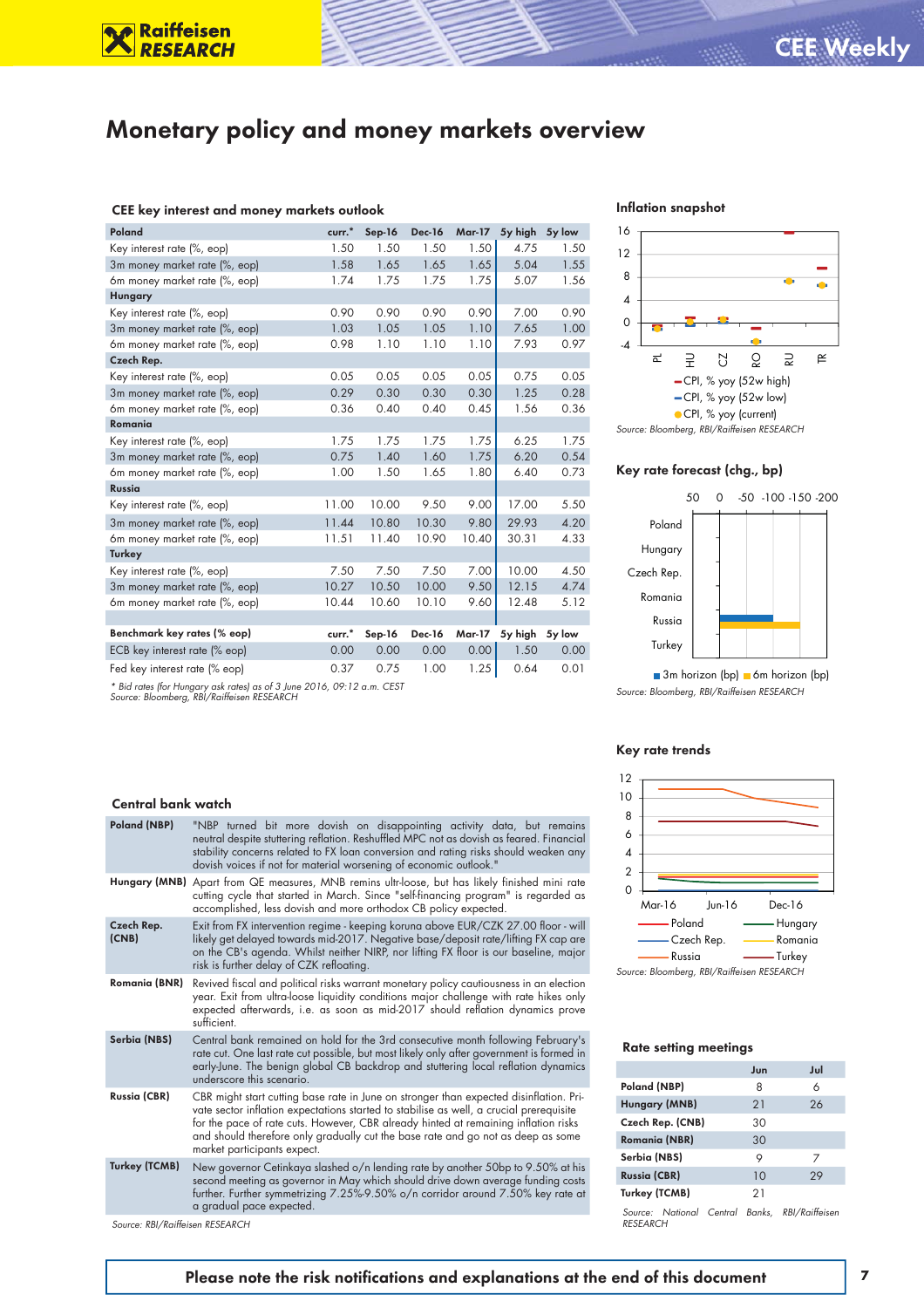### Foreign exchange market overview

#### FX forecasts

| <b>EUR vs</b> | current <sup>1</sup> Sep-16 |        | <b>Dec-16</b>        | <b>Mar-17</b> | 5y high 5y low |        | Comment                                                                                                                                                                                                                                                                                                                         |
|---------------|-----------------------------|--------|----------------------|---------------|----------------|--------|---------------------------------------------------------------------------------------------------------------------------------------------------------------------------------------------------------------------------------------------------------------------------------------------------------------------------------|
| <b>PLN</b>    | 4.39                        | 4.30   | 4.30                 | 4.25          | 4.57           | 3.93   | EUR/PLN hovering around 4.40, upcoming next FX loan conversion proposal<br>and political conflicts with the EU remain as source of volatility for the zloty in<br>the near-term                                                                                                                                                 |
| <b>HUF</b>    | 312.7                       | 315.0  | 315.0                | 310.0         | 322.6          | 262.3  | Rate cutting cycle likely to have ended with latest cut, EUR/HUF expected to<br>remain in the 310-315 range in the near-term                                                                                                                                                                                                    |
| <b>CZK</b>    | 27.03                       | 27.00  | 27.00                | 27.00         | 28.37          | 24.06  | EUR/CZK to remain near intervention level of 27.0; FX intervention data cur-<br>rently does not indicate the need of the central bank to react, but speculation on<br>negative deposit rates re-emerges from time to time; end to FX regime currently<br>expected for H1 2017                                                   |
| <b>RON</b>    | 4.51                        | 4.50   | 4.50                 | 4.45          | 4.64           | 4.13   | Good demand at T-bond auctions and solid economic development should<br>have a positive impact on RON                                                                                                                                                                                                                           |
| <b>HRK</b>    | 7.50                        | 7.55   | 7.60                 | 7.60          | 7.72           | 7.37   | EUR/HRK trading range is expected within the range 7.49-7.52 kuna per euro.                                                                                                                                                                                                                                                     |
| <b>RSD</b>    | 123.3                       | 123.0  | 124.0                | 123.0         | 123.7          | 97.7   | New government to be formed by 8 June; central bank intervenes to support<br><b>RSD</b>                                                                                                                                                                                                                                         |
| <b>RUB</b>    | 74.63                       | 71.50  | 70.35                | 69.01         | 90.88          | 38.43  | see USD/RUB below                                                                                                                                                                                                                                                                                                               |
| <b>UAH</b>    | 27.91                       | 29.70  | 30.45                | 29.87         | 37.78          | 9.74   | see USD/UAH below                                                                                                                                                                                                                                                                                                               |
| <b>BYR</b>    | 22,296                      | 23,100 | 23,625 23,381        |               | 25,167         | 6,976  | see USD/BYR below                                                                                                                                                                                                                                                                                                               |
| <b>TRY</b>    | 3.29                        | 3.19   | 3.10                 | 3.09          | 3.46           | 2.19   | see USD/TRY below                                                                                                                                                                                                                                                                                                               |
| <b>USD</b>    | 1.11                        | 1.10   | 1.05                 | 1.03          | 1.47           | 1.05   | Expectation on further US Fed rate hikes to support USD against euro                                                                                                                                                                                                                                                            |
| USD vs        | current <sup>1</sup> Sep-16 |        | <b>Dec-16</b>        | <b>Mar-17</b> | 5y high        | 5y low | Comment                                                                                                                                                                                                                                                                                                                         |
| <b>RUB</b>    | 66.94                       | 65.00  | 67.00                | 67.00         | 82.28          | 27.51  | RUB following oil price movements; CBR getting ready to restart rate cutting<br>cycle; close correlation between oil price and RUB to remain for the time being                                                                                                                                                                 |
| <b>UAH</b>    | 25.03                       | 27.00  | 29.00                | 29.00         | 33.75          | 7.96   | Despite some easing of FX restrictions together with latest interest rate cut,<br>prolongation of most critical administrative FX restrictions to prevent stronger<br>depreciation for UAH; the central bank commitment will determine how fast<br>and when we will see more depreciation; IMF support key for FX stabilisation |
| <b>BYR</b>    | 20,000                      |        | 21,000 22,500 22,700 |               | 22,150         | 4,939  | BYR depreciation trend to remain throughout 2016 with correlation to RUB<br>movements, we currently have our BYR forecast under revision                                                                                                                                                                                        |
| <b>TRY</b>    | 2.95                        | 2.90   | 2.95                 | 3.00          | 3.06           | 1.57   | Concerns about a possible change of the constitution, tensions between<br>Turkey and EU and renewed pressure on the central bank to cut rates might<br>keep TRY under pressure                                                                                                                                                  |

*1 as of 3 June 2016, 09:14 a.m. CEST Source: Bloomberg, RBI/Raiffeisen RESEARCH*

#### Change of LCY value to EUR (%)



Change of LCY value to USD (%)



#### Exchange rate comparison



8 Please note the risk notifications and explanations at the end of this document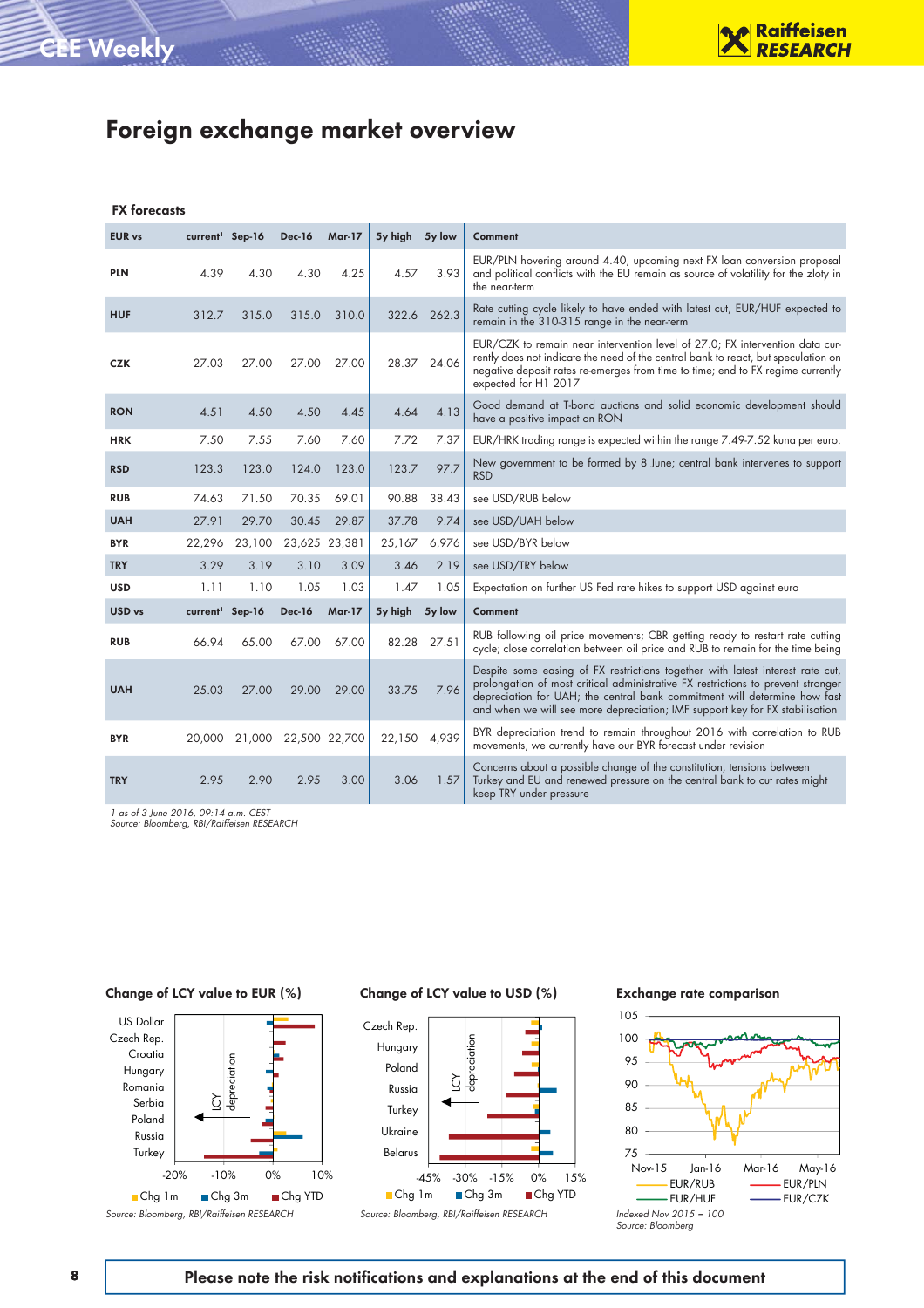### Local currency bond market overview

#### Change of LCY 10y bond yields (bp)

**Raiffeisen**<br>*RESEARCH* 



#### *Source: Bloomberg, RBI/Raiffeisen RESEARCH*

#### Change of LCY 2y bond yields (bp)



#### 5y USD CDS spreads



*Turkey 5y high 343.7, 5y low 111.7 Russia 5y high 628.7, 5y low 119.4 Source: Bloomberg, RBI/Raiffeisen RESEARCH*

#### PLN yield curve







*RESEARCH*



# RUB yield curve

*RESEARCH*

0.0 1.0 2.0

3.0 4.0

HUF yield curve

*RESEARCH*

RON yield curve

0.0

1.0 2.0 3.0

4.0



*Source: Bloomberg, Thomson Reuters, RBI/Raiffeisen* 

1 2 3 4 5 6 7 8 9 10 Yield curve 02 Jun-16 Forecast Sep-16 Current swap curve

*Source: Bloomberg, Thomson Reuters, RBI/Raiffeisen* 

1 2 3 4 5 6 7 8 9 10 Yield curve 02 Jun-16 Forecast Sep-16 Current swap curve

*Source: Bloomberg, Thomson Reuters, RBI/Raiffeisen RESEARCH*

#### Yield forecasts

| 2y T-bond yields (%)                                       |                      |          |               |               |         |        | 10y T-bond yields (%) |          |          |               |               |         |        |
|------------------------------------------------------------|----------------------|----------|---------------|---------------|---------|--------|-----------------------|----------|----------|---------------|---------------|---------|--------|
|                                                            | current <sup>*</sup> | $Sep-16$ | <b>Dec-16</b> | <b>Mar-17</b> | 5y high | 5y low |                       | current' | $Sep-16$ | <b>Dec-16</b> | <b>Mar-17</b> | 5y high | 5y low |
| Poland                                                     | 1.62                 | 1.6      | 1.7           | 1.8           | 5.0     | 1.3    | Poland                | 3.17     | 3.0      | 3.2           | 3.3           | 6.1     | 2.0    |
| Hungary**                                                  | 1.90                 | 1.8      | 1.9           | 1.9           | 10.2    | 1.4    | Hungary               | 3.48     | 3.2      | 3.3           | 3.4           | 10.7    | 2.7    |
| Czech Rep.                                                 | 0.00                 | $-0.3$   | $-0.4$        | $-0.4$        | 2.0     | $-0.4$ | Czech Rep.            | 0.51     | 0.6      | 0.7           | 0.9           | 4.3     | 0.3    |
| Romania                                                    | 1.06                 | 1.6      | 1.8           | 2.0           | 7.3     | 0.9    | Romania               | 3.66     | 3.6      | 3.8           | 3.9           | 7.6     | 2.6    |
| Croatia                                                    | 1.82                 | 1.9      | 1.9           | 2.1           | 6.3     | 1.5    | Croatia               | 3.84     | 3.9      | 3.9           | 4.0           | 4.3     | 3.7    |
| Russia                                                     | 9.59                 | 9.2      | 8.8           | 8.5           | 17.5    | 5.5    | Russia                | 9.02     | 9.0      | 8.8           | 8.6           | 16.1    | 6.5    |
| Turkey                                                     | 9.18                 | 8.9      | 8.8           | 8.3           | 11.3    | 4.9    | Turkey                | 9.52     | 9.0      | 8.9           | 8.6           | 11.0    | 6.0    |
| Eurozone                                                   | $-0.52$              | $-0.5$   | $-0.5$        | $-0.5$        | 1.7     | -0.6   | Eurozone              | 0.11     | 0.5      | 0.8           | 0.8           | 3.1     | 0.1    |
| <b>USA</b>                                                 | 0.89                 | 1.0      | 1.3           | 1.5           | 1.1     | 0.2    | <b>USA</b>            | 1.80     | 2.3      | 2.5           | 2.6           | 3.2     | 1.4    |
| $*$ Rid violds as of 3 lune 2016, 00:33 a.m. CEST: $**$ 3. |                      |          |               |               |         |        |                       |          |          |               |               |         |        |

*\* Bid yields as of 3 June 2016, 09:33 a.m. CEST; \*\* 3y Source: Bloomberg, RBI/Raiffeisen RESEARCH*

#### Please note the risk notifications and explanations at the end of this document 9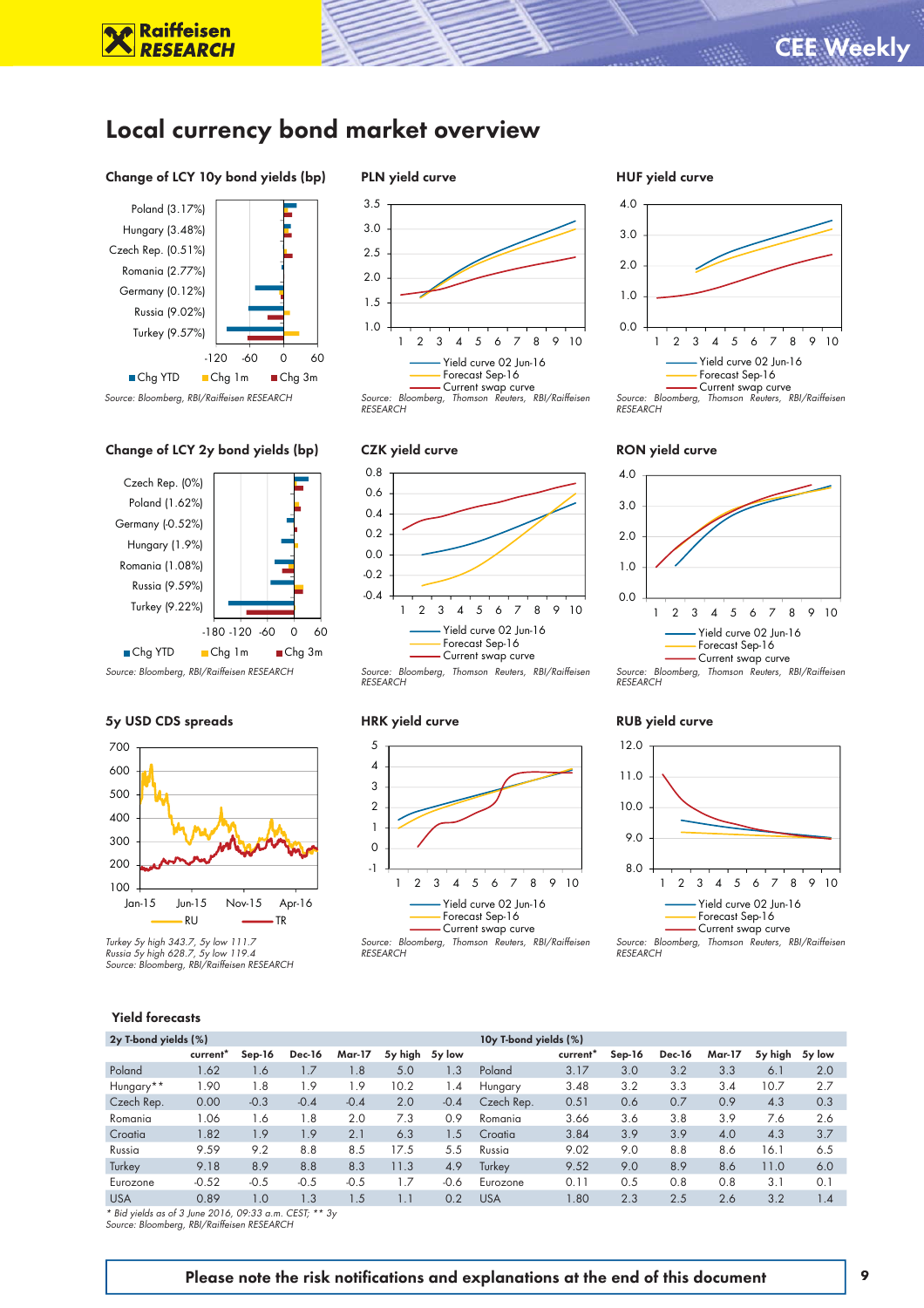## Local currency bond market overview

#### CEE local currency bond market snapshot

|                       | Maturity   | Coupon,<br>% | <b>Ask Price</b> | YTM, %  | <b>Spread to</b><br>Bunds, bp | MDur.            | Comment                                                                                                                 |  |  |  |  |  |
|-----------------------|------------|--------------|------------------|---------|-------------------------------|------------------|-------------------------------------------------------------------------------------------------------------------------|--|--|--|--|--|
|                       |            |              |                  | Poland  |                               |                  |                                                                                                                         |  |  |  |  |  |
| PLN 2y Gov. Bond      | 25/04/2018 | 3.75         | 103.95           | 1.59    | 211                           | 1.9              | Upcoming FX loan conversion and dispute with the EU                                                                     |  |  |  |  |  |
| PLN 5y Gov. Bond      | 25/04/2021 | 2.00         | 98.56            | 2.34    | 273                           | 4.7              | should keep pressure on POLGBs alive, adding to looming                                                                 |  |  |  |  |  |
| PLN 10y Gov. Bond     | 25/07/2026 | 2.50         | 94.37            | 3.16    | 305                           | 8.8              | external risks. Nevertheless, we maintain our Hold recom-<br>mendation given solid fundamental bond market backdrop.    |  |  |  |  |  |
|                       |            |              |                  | Hungary |                               |                  |                                                                                                                         |  |  |  |  |  |
| HUF 3y Gov. Bond      | 30/10/2019 | 2.00         | 100.78           | 1.76    | 230                           | 3.3              | We remain comfortable with our mildly bullish view on                                                                   |  |  |  |  |  |
| HUF 5y Gov. Bond      | 27/10/2021 | 2.50         | 100.55           | 2.39    | 278                           | 5.0              | HGBs following the recent spread widening. Nevertheless,                                                                |  |  |  |  |  |
| HUF 10y Gov. Bond     | 27/10/2027 | 3.00         | 96.45            | 3.38    | 327                           | 9.6              | short-term risks in form of Fed hikes/BREXIT fears remain.<br>However, only moderate bear steepening of the curve in    |  |  |  |  |  |
|                       |            |              |                  |         |                               |                  | the longer run expected.                                                                                                |  |  |  |  |  |
| <b>Czech Republic</b> |            |              |                  |         |                               |                  |                                                                                                                         |  |  |  |  |  |
| CZK 2y Gov. Bond      | 17/03/2018 | 0.85         | 101.60           | $-0.05$ | 47                            | n.a.             | Since loose MP conditions set to stay longer with us, tight                                                             |  |  |  |  |  |
| CZK 5y Gov. Bond      | 29/09/2021 | 3.85         | 119.90           | 0.09    | 48                            | 4.9              | spread versus Bunds should remain with us. Long-term<br>CZK appreciation potential due to exit from FX regime,          |  |  |  |  |  |
| CZK 10y Gov. Bond     | 26/06/2026 | 1.00         | 105.21           | 0.47    | 36                            | 9.6              | announced for mid-2017, remains a pull factor for non-                                                                  |  |  |  |  |  |
|                       |            |              |                  |         |                               |                  | resident positioning.                                                                                                   |  |  |  |  |  |
|                       |            |              |                  | Croatia |                               |                  |                                                                                                                         |  |  |  |  |  |
| HRK 2y Gov. Bond      | 10/07/2018 | 5.25         | 107.60           | 1.54    | 193                           | 2.0              | Further reduced trading volumes are expected due to conti-                                                              |  |  |  |  |  |
| HRK 10y Gov. Bond     | 14/12/2026 | 4.25         | 104.62           | 3.72    | 361                           | 8.6              | nuation of recent political uncertainties.                                                                              |  |  |  |  |  |
|                       |            |              |                  | Romania |                               |                  |                                                                                                                         |  |  |  |  |  |
| RON 3y Gov. Bond      | 29/04/2019 | 2.50         | 102.18           | 1.72    | 226                           | 2.8              | LCY debt market already feels some headwinds with the                                                                   |  |  |  |  |  |
| RON 5y Gov. Bond      | 22/03/2021 | 3.25         | 102.84           | 2.61    | 300                           | $\overline{4}$ 5 | local elections on 5 June imminent. We would not re-enter<br>yet since election uncertainty remains high, especially in |  |  |  |  |  |
|                       |            |              |                  |         |                               |                  | terms of fiscal risks with parliamentary elections next au-                                                             |  |  |  |  |  |
|                       |            |              |                  |         |                               |                  | tumn coming closer.                                                                                                     |  |  |  |  |  |
|                       |            |              |                  | Russia  |                               |                  |                                                                                                                         |  |  |  |  |  |
| RUB 2y Gov. Bond      | 15/03/2018 | 7.50         | 97.10            | 9.51    | 1003                          | 1.7              | We would recommend to adding OFZ exposure for<br>medium-term investment horizon since CBR is likely to re-              |  |  |  |  |  |
| RUB 5y Gov. Bond      | 03/08/2016 | 6.90         | 99.58            | 9.94    | 1033                          | 0.2              | start rate cuts already in June on better inflation (outlook).                                                          |  |  |  |  |  |
| RUB 10y Gov. Bond     | 24/11/2021 | 8.15         | 95.80            | 8.95    | 884                           | 4.4              | However, temporary pressure could stem from Brexit/Fed                                                                  |  |  |  |  |  |
|                       |            |              |                  |         |                               |                  | tails risks, but in the longer run we expect dis-inversion of<br>OFZ curve.                                             |  |  |  |  |  |
|                       |            |              |                  | Turkey  |                               |                  |                                                                                                                         |  |  |  |  |  |
| TRY 2y Gov. Bond      | 14/06/2017 | 9.60         | 100.50           | 10.49   | 1101                          | 0.9              | We would add exposure in TURKGBs now following the                                                                      |  |  |  |  |  |
| TRY 5y Gov. Bond      | 17/02/2021 | 10.70        | 105.20           | 9.31    | 970                           | 3.9              | latest correction, albeit this is a fairly speculative call.                                                            |  |  |  |  |  |
| TRY 10y Gov. Bond     | 11/02/2026 | 10.60        | 106.75           | 9.48    | 937                           | 6.4              | Ongoing political unpredictability coupled with Fed tail<br>risks adds considerable uncertainty, but we jumped on the   |  |  |  |  |  |
|                       |            |              |                  |         |                               |                  | bandwagon given the current favorable sentiment amongst<br>non-residents.                                               |  |  |  |  |  |

*Data as of 3 June 2016, 10:33 a.m. CEST Source: Bloomberg, RBI/Raiffeisen RESEARCH*

#### Bond auctions

|             |            | <b>ISIN</b> | Coupon | Maturity | Volume |
|-------------|------------|-------------|--------|----------|--------|
| 6 June 2016 |            |             |        |          |        |
| <b>BG</b>   | 4y T-bonds | n.a.        | 2.25%  | 2020     | n.a.   |
|             |            |             |        |          |        |
| 7 June 2016 |            |             |        |          |        |
| <b>RU</b>   | T-bonds    | n.a.        | n.a.   | n.a.     | n.a.   |
|             |            |             |        |          |        |
| 8 June 2016 |            |             |        |          |        |
| <b>TR</b>   | 5y T-bonds | n.a.        | 10.70% | 2021     | n.a.   |
|             |            |             |        |          |        |
| 9 June 2016 |            |             |        |          |        |
| BG          | 9y T-bonds | n.a.        | 4.75%  | 2025     | n.a.   |
| HU          | T-bonds    | n.a.        | n.a.   | n.a.     | n.a.   |
| PL.         | T-bonds    | n.a.        | n.a.   | n.a.     | n.a.   |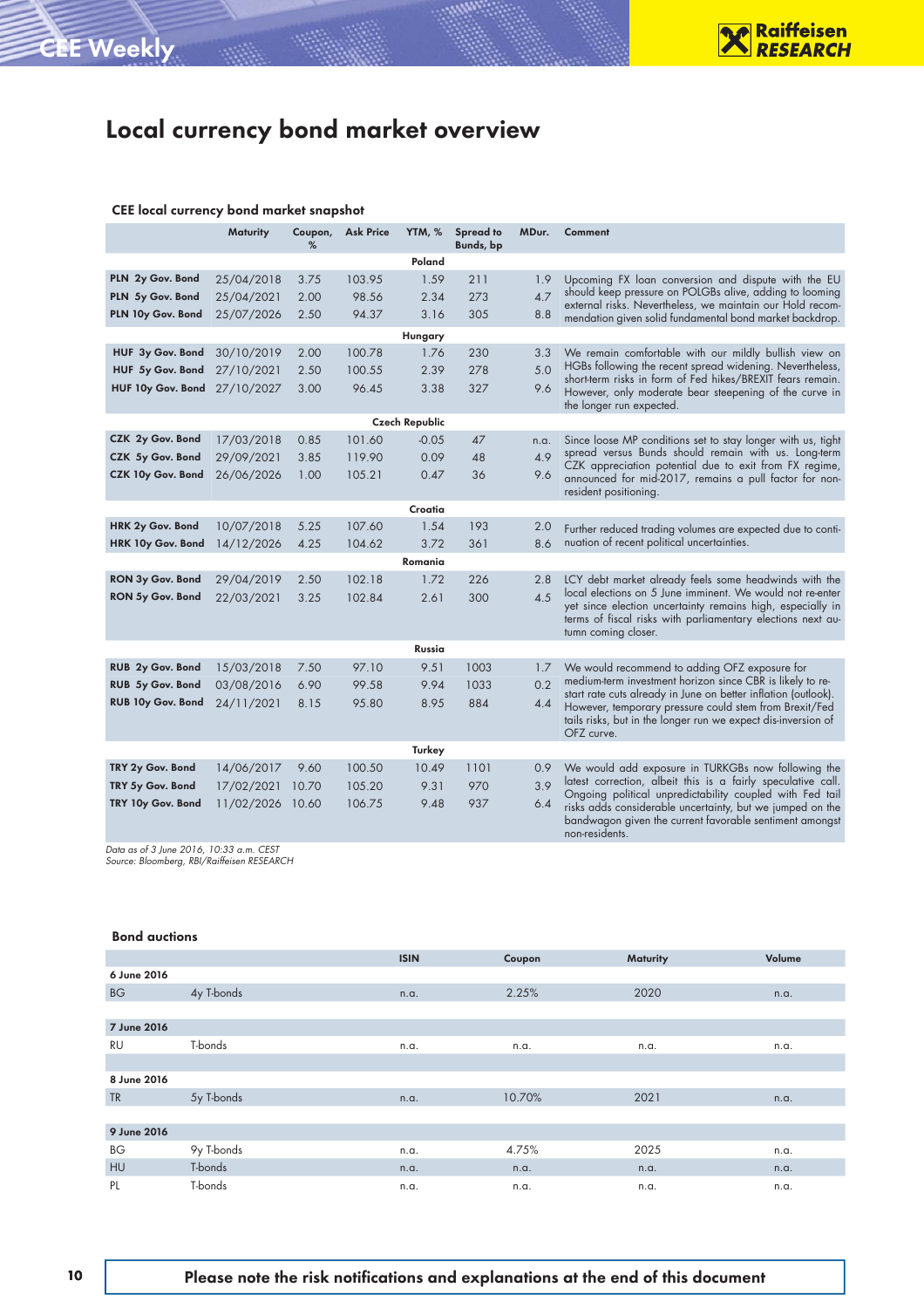4

### Eurobond market overview

CEE USD EMBIG spread valuation\*

**Raiffeisen**<br>RESEARCH



CEE EMBIG USD vs. UST YTM\*

10.0



*\* z-score - EMBIG USD country spread deviation from mean normalised by 1 standard deviation, score at or below minus 1 = expensive, at or above 1 = cheap Source: Thomson Reuters, RBI/Raiffeisen RESEARCH*

EMBIG USD Europe \* The UST \* (r.h.scale) *\* YTM - yield to maturity EMBI Global USD, UST - 10-year US Treasury note Source: Thomson Reuters, RBI/Raiffeisen RESEARCH*

|                       |            |       | <b>Market Price</b> |        |        | YTM mid. | Spread vs. | Mdur. | <b>ISIN</b>     |
|-----------------------|------------|-------|---------------------|--------|--------|----------|------------|-------|-----------------|
| Issuer/rate/due       | <b>Bid</b> | Ask   | w/w %               | 5y max | 5y min | % p. a.  | Bmk, bp    | years | $\qquad \qquad$ |
| <b>EUR</b>            |            |       |                     |        |        |          |            |       |                 |
| BGARIA 4 1/4 07/09/17 | 104.5      | 104.8 | 0.04                | 111.8  | 100.3  | $-0.02$  | 48         | 1.0   | XS0802005289    |
| CROATI 5 7/8 07/09/18 | 109.3      | 109.6 | $-0.05$             | 112.1  | 88.8   | 1.25     | 178        | 1.9   | XS0645940288    |
| REPHUN 5 3/4 06/11/18 | 110.8      | 111.2 | 0.05                | 115.1  | 79.7   | 0.26     | 78         | 1.9   | XS0369470397    |
| REPHUN 6 01/11/19     | 114.1      | 114.4 | n.a.                | 118.4  | 86.4   | 0.48     | 101        | 2.4   | XS0625388136    |
| LITHUN 4.85 02/07/18  | 108.2      | 108.5 | $-0.08$             | 114.3  | 94.5   | $-0.12$  | 39         | 1.6   | XS0327304001    |
| POLAND 5 5/8 06/20/18 | 111.5      | 111.9 | $-0.04$             | 122.6  | 102.1  | $-0.11$  | 41         | 1.9   | XS0371500611    |
| POLAND 1 5/8 01/15/19 | 103.8      | 104.1 | 0.06                | 105.5  | 98.0   | 0.10     | 63         | 2.6   | XS0874841066    |
| POLAND 3 3/4 01/19/23 | 119.1      | 120.3 | 0.07                | 125.5  | 99.9   | 0.70     | 95         | 5.9   | XS0794399674    |
| POLAND 3 3/8 07/09/24 | 115.9      | 117.5 | $-0.07$             | 125.6  | 99.6   | 1.19     | 130        | 7.0   | XS0841073793    |
| ROMANI 5 1/4 06/17/16 | 100.1      | 100.4 | $-0.10$             | 108.7  | 95.8   | $-3.64$  | $-320$     | 0.0   | XS0638742485    |
| ROMANI 47/8 11/07/19  | 115.0      | 115.3 | 0.00                | 117.8  | 99.3   | 0.40     | 90         | 3.2   | XS0852474336    |
| TURKEY 5 7/8 04/02/19 | 111.8      | 112.6 | $-0.21$             | 119.4  | 101.2  | 1.42     | 195        | 2.6   | XS0285127329    |
| TURKEY 5 1/8 05/18/20 | 111.0      | 111.8 | $-0.10$             | 115.9  | 95.4   | 2.09     | 256        | 3.6   | XS0503454166    |
| <b>USD</b>            |            |       |                     |        |        |          |            |       |                 |
| BELRUS 8.95 01/26/18  | 104.3      | 105.1 | $-0.05$             | 111.2  | 70.0   | 5.87     | 506        | 1.5   | XS0583616239    |
| CROATI 6 3/8 03/24/21 | 109.0      | 109.5 | $-0.07$             | 117.8  | 86.7   | 4.23     | 290        | 4.1   | XS0607904264    |
| CROATI 5 1/2 04/04/23 | 105.2      | 105.7 | $-0.12$             | 108.6  | 94.4   | 4.56     | 296        | 5.6   | XS0908769887    |
| REPHUN 5 3/8 02/21/23 | 110.3      | 110.6 | 0.18                | 113.9  | 93.1   | 3.61     | 202        | 5.6   | US445545AH91    |
| REPHUN 7 5/8 03/29/41 | 141.2      | 142.1 | 0.60                | 150.3  | 79.5   | 4.75     | 237        | 13.1  | US445545AF36    |
| LITHUN 7 3/8 02/11/20 | 118.1      | 118.4 | 0.01                | 130.7  | 104.8  | 2.19     | 104        | 3.2   | XS0485991417    |
| LITHUN 6 5/8 02/01/22 | 120.6      | 121.0 | 0.00                | 128.6  | 101.0  | 2.64     | 119        | 4.7   | XS0739988086    |
| LATVIA 2 3/4 01/12/20 | 102.3      | 102.8 | 0.09                | 102.7  | 91.4   | 2.02     | 89         | 3.4   | XS0863522149    |
| LATVIA 5 1/4 06/16/21 | 113.8      | 114.2 | 0.00                | 117.2  | 90.9   | 2.28     | 92         | 4.4   | XS0638326263    |
| POLAND 6 3/8 07/15/19 | 113.6      | 113.8 | $-0.02$             | 125.9  | 107.4  | 1.82     | 76         | 2.8   | US731011AR30    |
| POLAND 3 03/17/23     | 101.0      | 101.3 | $-0.03$             | 103.6  | 87.6   | 2.81     | 121        | 6.1   | US731011AT95    |
| ROMANI 6 3/4 02/07/22 | 118.0      | 118.3 | $-0.05$             | 124.4  | 99.2   | 3.22     | 177        | 4.7   | US77586TAA43    |
| ROMANI 4 3/8 08/22/23 | 105.8      | 106.1 | 0.03                | 109.5  | 90.8   | 3.44     | 180        | 6.1   | US77586TAC09    |
| RUSSIA 4 1/2 04/04/22 | 104.1      | 104.6 | 0.25                | 114.7  | 82.0   | 3.66     | 220        | 5.1   | XS0767472458    |
| RUSSIA 7 1/2 03/31/30 | 122.2      | 122.7 | 0.15                | 128.6  | 99.6   | 2.33     | 38         | 4.1   | XS0114288789    |
| RUSSIA 5 5/8 04/04/42 | 105.7      | 106.5 | 1.32                | 124.9  | 76.0   | 5.19     | 277        | 13.8  | XS0767473852    |
| SERBIA 5 1/4 11/21/17 | 103.8      | 104.1 | 0.21                | 107.1  | 96.8   | 2.48     | 170        | 1.4   | XS0856951263    |
| SERBIA 4 7/8 02/25/20 | 102.8      | 103.2 | 0.06                | 104.6  | 89.6   | 3.99     | 284        | 3.3   | XS0893103852    |
| TURKEY 6 1/4 09/26/22 | 110.5      | 111.0 | 0.36                | 127.0  | 101.0  | 4.28     | 275        | 5.2   | US900123BZ27    |
| TURKEY 6 7/8 03/17/36 | 116.3      | 116.9 | 0.77                | 139.6  | 99.2   | 5.49     | 330        | 11.3  | US900123AY60    |
| TURKEY 6 3/4 05/30/40 | 115.4      | 116.2 | 0.73                | 139.4  | 97.3   | 5.55     | 320        | 12.6  | US900123BG46    |
| UKRAIN 7 3/4 09/01/19 | 96.7       | 97.1  | $-0.18$             | 99.0   | 88.0   | 8.88     | 781        | 2.7   | XS1303918269    |
| UKRAIN 7 3/4 09/01/23 | 93.0       | 93.5  | $-0.33$             | 97.8   | 84.6   | 9.04     | 740        | 5.3   | XS1303921487    |
| UKRAIN 7 3/4 09/01/27 | 91.4       | 92.0  | 0.08                | 97.0   | 81.2   | 8.93     | 708        | 7.0   | XS1303927179    |

*\* w/w - week on week, 5-y - 5-year low and high, YTM mid - yield to maturity based on mid market price, Bmk - benchmark, Mdur - modified duration, ISIN - international security identification number; prices as of 3 June 2016, 10:35 a.m. CEST Source: Bloomberg, RBI/Raiffeisen RESEARCH*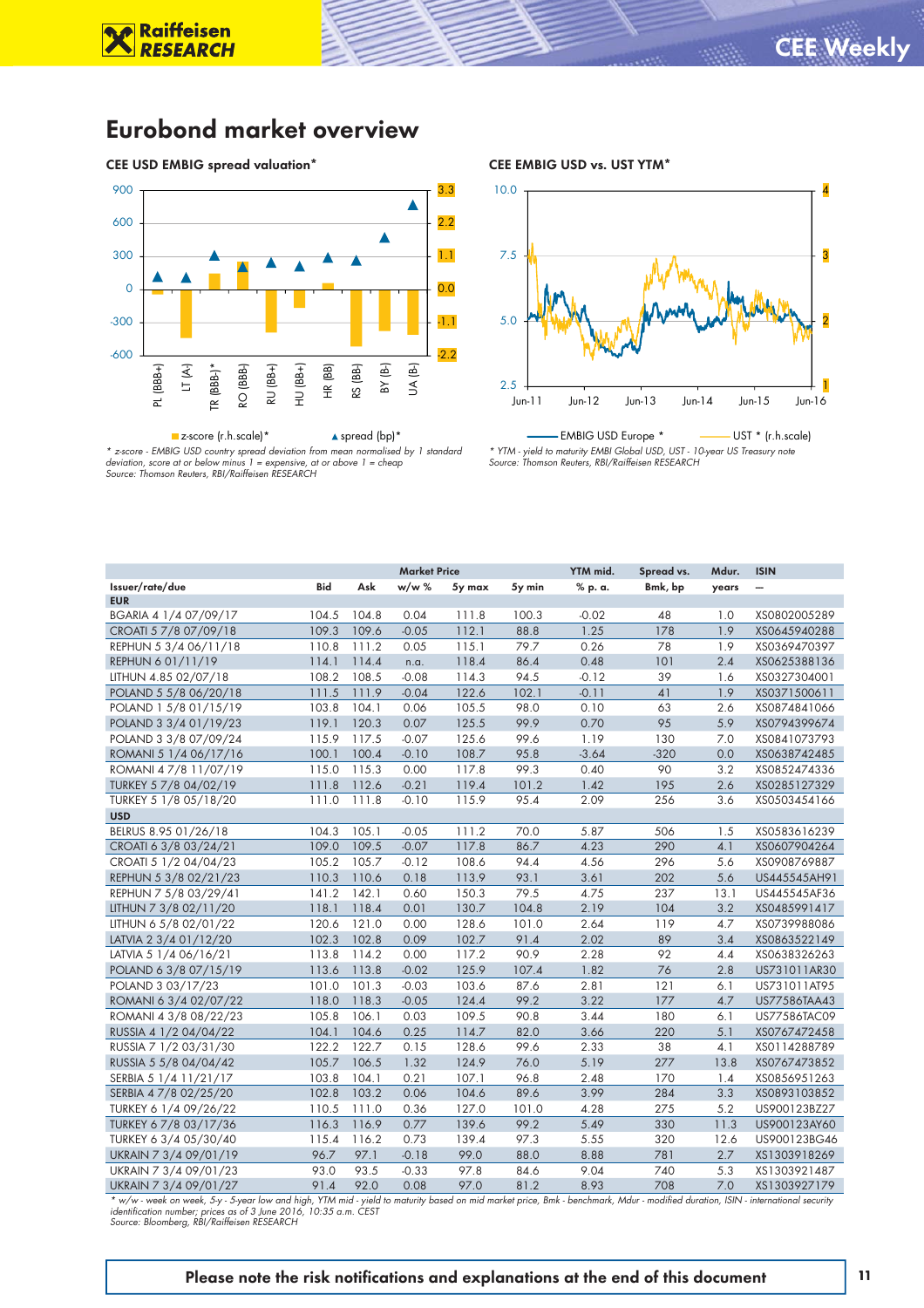|                |            | <b>S&amp;P</b> |          |                   | Moody's           |          |                | Fitch      |                |
|----------------|------------|----------------|----------|-------------------|-------------------|----------|----------------|------------|----------------|
|                | <b>LCY</b> | <b>FCY</b>     | Outlook  | <b>LCY</b>        | <b>FCY</b>        | Outlook  | <b>LCY</b>     | <b>FCY</b> | <b>Outlook</b> |
| <b>CEE</b>     |            |                |          |                   |                   |          |                |            |                |
| Poland         | $A -$      | BBB+           | negative | A2                | A2                | stable   | $\overline{A}$ | $A -$      | stable         |
| Hungary        | $BB+$      | $BB+$          | stable   | Ba1               | Ba 1              | positive | BBB-           | BBB-       | stable         |
| Czech Republic | AA         | AA-            | stable   | A <sub>1</sub>    | A <sup>1</sup>    | stable   | AA-            | $A+$       | stable         |
| Slovakia *     | $A+$       | $A+$           | stable   | A2                | A2                | stable   | $A+$           | $A+$       | stable         |
| Slovenia *     | A-         | А-             | positive | Baa3              | Baa3              | stable   | BBB+           | BBB+       | positive       |
| <b>SEE</b>     |            |                |          |                   |                   |          |                |            |                |
| Romania        | BBB-       | BBB-           | stable   | Baa3              | Baa3              | positive | <b>BBB</b>     | BBB-       | stable         |
| Bulgaria       | BB+        | BB+            | stable   | Baa2              | Baa2              | stable   | BBB            | BBB-       | stable         |
| Croatia        | <b>BB</b>  | <b>BB</b>      | negative | Ba <sub>2</sub>   | Ba2               | negative | BB+            | <b>BB</b>  | negative       |
| Serbia         | BB-        | BB-            | stable   | B1                | B1                | positive | $B+$           | B+         | positive       |
| EE.            |            |                |          |                   |                   |          |                |            |                |
| Russia         | BBB-       | BB+            | negative | Ba1               | Ba 1              | negative | BBB-           | BBB-       | negative       |
| Ukraine        | <b>B-</b>  | <b>B-</b>      | stable   | C <sub>aa</sub> 3 | C <sub>aa</sub> 3 | stable   | CCC            | CCC        | stable         |
| Belarus        | B-         | B-             | stable   | Caa1              | Caa1              | negative | <b>B-</b>      | B-         | stable         |
| Kazakhstan     | BBB-       | BBB-           | negative | Baa3              | Baa3              | negative | <b>BBB</b>     | <b>BBB</b> | stable         |
| Turkey         | BBB-       | BB+            | stable   | Baa3              | Baa3              | negative | <b>BBB</b>     | BBB-       | stable         |

#### Country ratings: CE, SEE, EE

CEE Weekly

*\* Euro area (Euro currency) members; positive rating/outlook changes (in previous week) in green, negative changes in red; NA - not applicable; NR - not rated Source: rating agencies websites*

#### Main macro data & forecasts<sup>1</sup>

| Country        | Year  | GDP.<br>% avg.<br>yoy | CPI,<br>% avg.<br>yoy | Unem-<br>ployment,<br>% | <b>Nominal</b><br>wages,<br><b>EUR</b> | <b>Fiscal</b><br>balance,<br>% GDP | <b>Public</b><br>debt, %<br><b>GDP</b> | $Export2$ ,<br>% GDP | C/A, %<br><b>GDP</b> | Ext. debt.<br>% GDP | $FXR^3$ %<br>ext. debt | Import<br>cover,<br>months |
|----------------|-------|-----------------------|-----------------------|-------------------------|----------------------------------------|------------------------------------|----------------------------------------|----------------------|----------------------|---------------------|------------------------|----------------------------|
| Croatia        | 2015  | 1.6                   | $-0.5$                | 16.3                    | 1000                                   | $-3.2$                             | 86.7                                   | 24.7                 | 5.2                  | 103.7               | 30.3                   | 9.5                        |
|                | 2016e | 1.5                   | $-1.0$                | 15.9                    | 1031                                   | $-3.0$                             | 87.2                                   | 25.5                 | 2.0                  | 102.2               | 29.3                   | 9.0                        |
|                | 2017f | 1.5                   | 1.5                   | 15.5                    | 1040                                   | $-2.9$                             | 87.6                                   | 26.1                 | 2.2                  | 101.7               | 27.5                   | 8.4                        |
| Czech Rep.     | 2015  | 4.3                   | 0.3                   | 6.5                     | 970                                    | $-0.4$                             | 41.1                                   | 75.0                 | 1.4                  | 70.6                | 51.2                   | 6.1                        |
|                | 2016e | 2.3                   | 0.7                   | 5.9                     | 1021                                   | $-0.7$                             | 40.3                                   | 77.5                 | 1.5                  | 74.1                | 69.5                   | 8.4                        |
|                | 2017f | 2.9                   | 1.7                   | 5.7                     | 1089                                   | $-0.8$                             | 39.5                                   | 79.5                 | 0.8                  | 76.2                | 71.1                   | 8.6                        |
| Hungary        | 2015  | 2.9                   | 0.0                   | 7.0                     | 800                                    | $-2.0$                             | 75.5                                   | 83.4                 | 4.4                  | 105.7               | 26.5                   | 4.4                        |
|                | 2016e | 2.2                   | 0.4                   | 6.2                     | 840                                    | $-2.2$                             | 74.9                                   | 84.7                 | 4.5                  | 98.4                | 23.6                   | 3.6                        |
|                | 2017f | 2.9                   | 2.2                   | 5.7                     | 915                                    | $-2.7$                             | 74.5                                   | 82.1                 | 4.1                  | 87.1                | 22.9                   | 3.2                        |
| Poland         | 2015  | 3.6                   | $-0.9$                | 10.5                    | 932                                    | $-2.6$                             | 51.3                                   | 40.1                 | $-0.2$               | 70.1                | 29.1                   | 6.2                        |
|                | 2016e | 3.6                   | $-0.4$                | 9.1                     | 942                                    | $-2.9$                             | 52.1                                   | 42.0                 | $-0.9$               | 72.9                | 29.1                   | 6.0                        |
|                | 2017f | 4.0                   | 1.7                   | 8.6                     | 1007                                   | $-3.4$                             | 52.6                                   | 41.7                 | $-1.2$               | 73.1                | 25.0                   | 5.2                        |
| Romania        | 2015  | 3.8                   | $-0.6$                | 6.8                     | 568                                    | $-0.7$                             | 38.4                                   | 30.6                 | $-1.1$               | 56.7                | 39.2                   | 7.5                        |
|                | 2016e | 4.0                   | $-1.2$                | 6.5                     | 613                                    | $-3.0$                             | 39.2                                   | 31.6                 | $-2.5$               | 55.5                | 35.1                   | 6.2                        |
|                | 2017f | 3.6                   | 2.3                   | 6.5                     | 653                                    | $-3.2$                             | 39.9                                   | 32.3                 | $-3.3$               | 54.9                | 34.5                   | 5.8                        |
| Russia         | 2015  | $-3.7$                | 15.6                  | 5.6                     | 499                                    | $-3.6$                             | 12.7                                   | 25.9                 | 5.0                  | 39.3                | 73.0                   | 23.3                       |
|                | 2016e | $-0.5$                | 7.5                   | 6.5                     | 462                                    | $-4.4$                             | 13.5                                   | 24.3                 | 4.1                  | 39.5                | 82.4                   | 26.6                       |
|                | 2017f | 1.0                   | 7.2                   | 6.0                     | 561                                    | $-3.3$                             | 14.0                                   | 25.9                 | 4.6                  | 32.2                | 87.4                   | 22.5                       |
| <b>Ukraine</b> | 2015  | $-9.9$                | 48.7                  | 9.5                     | 172                                    | $-2.3$                             | 72.6                                   | 39.2                 | $-0.1$               | 131.5               | 11.4                   | 4.2                        |
|                | 2016e | 1.5                   | 15.5                  | 9.0                     | n.a.                                   | $-3.5$                             | 79.3                                   | 38.6                 | $-3.4$               | 142.9               | 14.5                   | 5.4                        |
|                | 2017f | 2.0                   | 12.0                  | 9.0                     | n.a.                                   | $-3.0$                             | 78.9                                   | 39.3                 | $-3.4$               | 140.4               | 15.5                   | 5.5                        |
| <b>Turkey</b>  | 2015  | 3.5                   | 7.7                   | 10.3                    | n.a.                                   | $-1.2$                             | 34.0                                   | 21.2                 | $-4.5$               | 59.9                | 26.3                   | 6.8                        |
|                | 2016e | 3.0                   | 8.3                   | 10.0                    | n.a.                                   | $-1.5$                             | 32.0                                   | 21.5                 | $-5.0$               | 60.6                | 25.6                   | 6.7                        |
|                | 2017f | 3.5                   | 7.9                   | 10.0                    | n.a.                                   | $-1.5$                             | 33.0                                   | 20.3                 | $-4.9$               | 56.6                | 25.8                   | 6.6                        |

*1) only for countries regularly included in CEE Weekly; 2) Export of goods only; 3) FXR - Foreign exchange reserves Source: Thomon Reuters, National Statistics, RBI/Raiffeisen RESEARCH*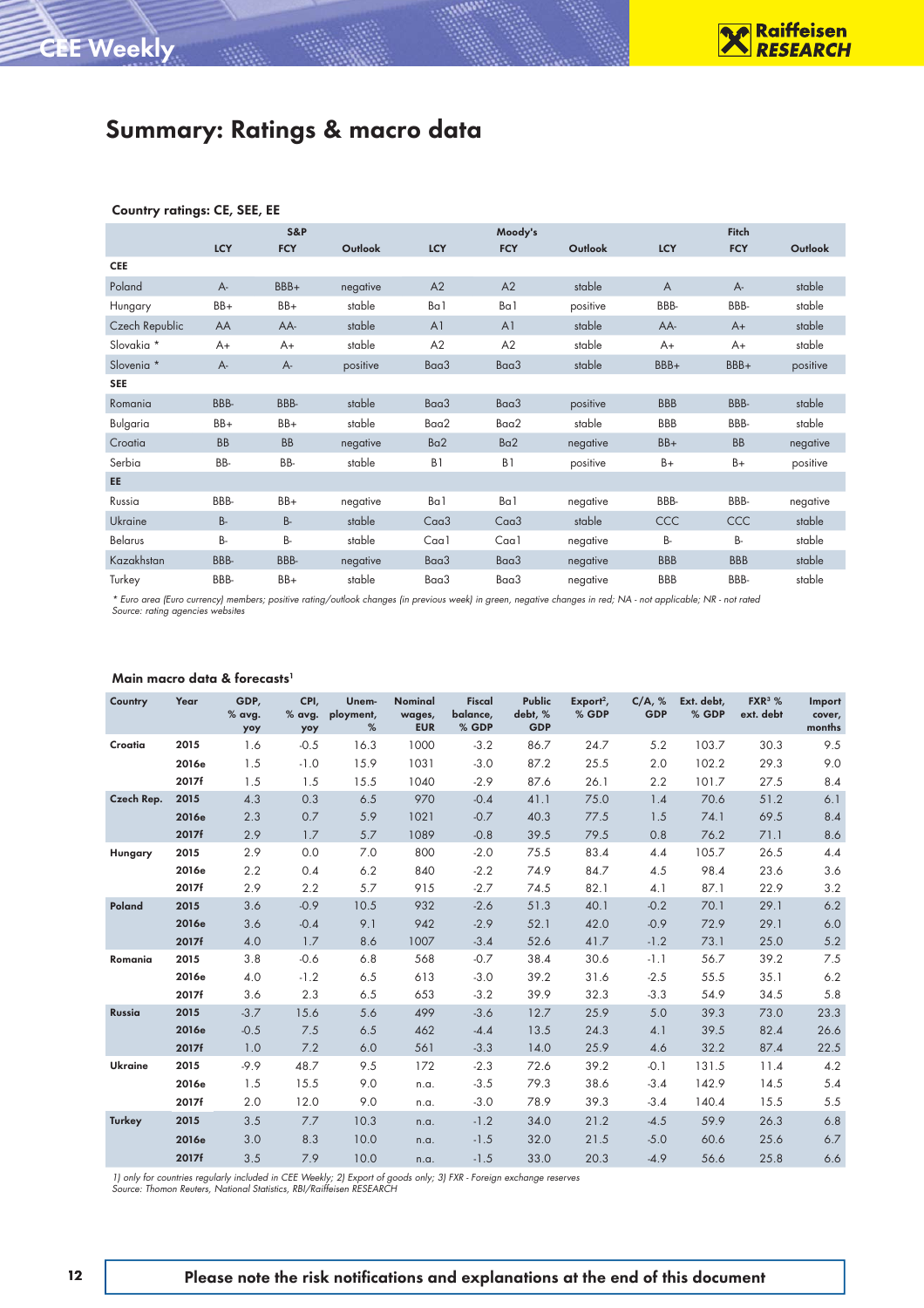### **Risk notifications and explanations**

#### Warnings

- Figures on performance refer to the past. Past performance is not a reliable indicator for future results and the development of a financial instrument, a financial index or a securities service. This is particularly true in cases when the financial instrument, financial index or securities service has been offered for less than 12 months. In particular, this very short comparison period is not a reliable indicator for future results.
- Performance of a financial instrument, a financial index or a securities service is reduced by commissions, fees and other charges, which depend on the individual circumstances of the investor.
- The return on an investment in a financial instrument, a financial or securities service can rise or fall due to exchange rate fluctuations.
- Forecasts of future performance are based purely on estimates and assumptions. Actual future performance may deviate from the forecast. Consequently, forecasts are not a reliable indicator for future results and the development of a financial instrument, a financial index or a securities service.

Raiffeisen Bank International AG (hereinafter "RBI") is responsible for the information and recommendations in this publication which are prepared by analysts from subsidiary banks listed in this publication or from Raiffeisen Centrobank (hereinafter "RCB").

A description of the concepts and methods used in the preparation of financial analyses can be found at: www.raiffeisenresearch.com/concept\_and\_methods

Detailed information on sensitivity analyses (procedure for checking the stability of potential assumptions made in the context of financial analyses) can be found at: www.raiffeisenresearch.com/sensitivity\_analysis

The distribution of all recommendations relating to the calendar quarter prior to the publications date, as well as the distribution of recommendations in the context of which investment banking services within the meaning of § 48f (6) Z 6 Stock Exchange Act (BörseG) have been provided in the past 12 months, are available under: www.raiffeisenresearch.com/distribution\_of\_recommendation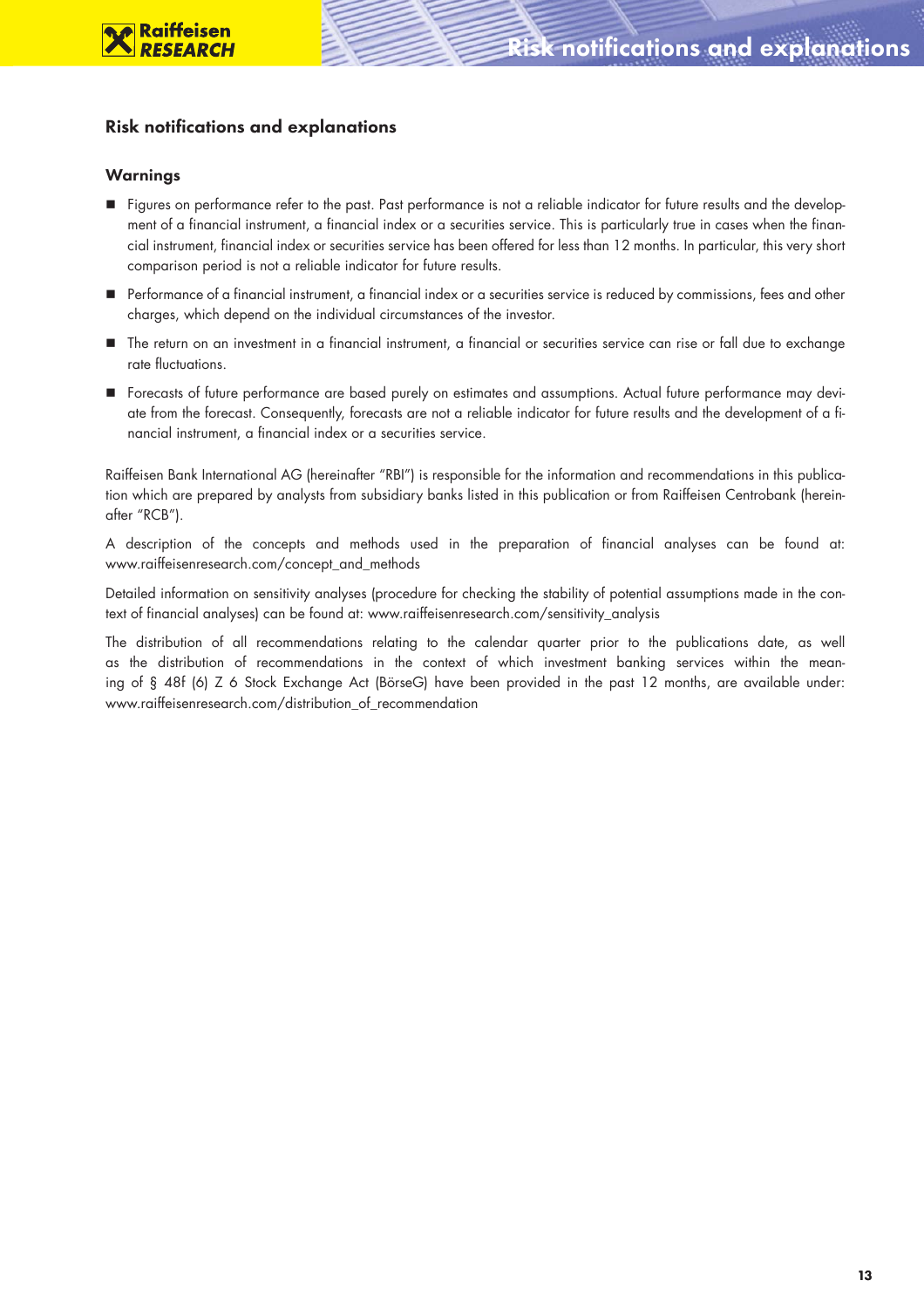

#### Bonds

| <b>Financial instruments/Company</b> | Date of the first publication |
|--------------------------------------|-------------------------------|
| Eurobonds                            | 01/01/2001                    |
| LCY bonds                            | 01/01/1997                    |

Recommendations history: Local currency government bonds (I: no change)\*

|                |          | <b>CZ</b>                |                 |          |      | HU   |                 |                    |      | <b>PL</b> |           |                                         |      | <b>RO</b>                |                 |            |      | <b>RU</b>                |                 |              |                     | <b>TR</b>      |                 |                    |
|----------------|----------|--------------------------|-----------------|----------|------|------|-----------------|--------------------|------|-----------|-----------|-----------------------------------------|------|--------------------------|-----------------|------------|------|--------------------------|-----------------|--------------|---------------------|----------------|-----------------|--------------------|
| Date of change | 2y       | 5y                       | 10 <sub>y</sub> | CZK      | 2y   | 5y   | 10 <sub>y</sub> | HUF                | 2y   |           | 5y 10y    | PLN                                     | 2y   | 5y                       | 10 <sub>y</sub> | <b>RON</b> | 2y   | 5y                       | 10 <sub>y</sub> | <b>RUB</b>   | 2y                  | 5y             | 10 <sub>y</sub> | <b>TRY</b>         |
| 15/05/2015     | Hold Buy |                          |                 | Buy Hold |      |      |                 | Buy Hold Hold Sell |      |           |           | Hold Hold Hold Hold Hold Hold Hold Hold |      |                          |                 |            |      | Buy Hold Hold            |                 | Sell         |                     |                |                 | Buy Hold Hold Hold |
| 02/06/2015     |          |                          | Hold Hold       |          | Hold |      |                 | Hold               |      |           |           |                                         |      |                          |                 |            |      |                          |                 | Hold         |                     |                | Buy Buy         | Buy                |
| 24/06/2015     |          |                          | Buy             |          |      |      | Sell            |                    |      |           | Sell      |                                         |      |                          | Sell            |            |      | Buy Buy                  |                 |              | Sell                | Sell           | Sell            | Sell               |
| 06/08/2015     |          |                          | Hold            |          |      | Sell |                 |                    |      | Sell      |           |                                         |      | Sell                     |                 |            |      | Hold Hold Hold           |                 |              | Hold                |                |                 | Hold               |
| 03/09/2015     |          |                          |                 |          |      |      |                 |                    |      |           |           |                                         |      |                          |                 |            |      |                          |                 | Buy          |                     |                |                 | Buy                |
| 22/09/2015     |          |                          |                 |          |      |      |                 |                    |      |           |           |                                         |      |                          |                 |            |      |                          |                 |              | Sell                |                |                 |                    |
| 04/11/2015     |          |                          |                 |          | Buy  | Buy  | Buy             |                    |      |           | Hold Hold |                                         |      | Hold Hold                |                 |            |      |                          |                 | Hold         | Hold Hold Hold Hold |                |                 |                    |
| 17/12/2015     |          |                          |                 |          |      |      |                 | Buy                | Buy  | Buy       |           |                                         | Buy  | Buy                      | Buy Buy         |            | Buy  | Buy                      |                 | Buy          |                     |                |                 |                    |
| 25/01/2016     |          | $\overline{\phantom{a}}$ | Buy             |          | Hold |      |                 | Hold               |      |           |           |                                         | Hold | $\overline{\phantom{a}}$ | Hold            |            |      |                          |                 |              |                     |                |                 |                    |
| 11/02/2016     |          |                          |                 |          |      |      |                 |                    |      |           |           |                                         |      |                          |                 |            | Hold | $\overline{\phantom{a}}$ | Hold            |              |                     |                |                 |                    |
| 23/02/2016     |          |                          |                 |          |      |      |                 |                    | Hold |           |           |                                         |      | $\overline{\phantom{a}}$ |                 | Hold       |      |                          |                 |              |                     |                |                 | Buy                |
| 24/03/2016     |          | $\overline{\phantom{0}}$ | Hold            |          |      |      |                 |                    |      |           |           | Sell                                    |      |                          |                 |            |      |                          |                 | Sell         | Sell                |                |                 | Sell Sell          |
| 26/04/2016     |          |                          |                 |          |      |      |                 |                    |      |           |           | Hold                                    |      |                          |                 |            |      |                          |                 |              | Hold                | $\overline{a}$ | Hold            |                    |
| 31/05/2016     |          |                          |                 |          |      |      |                 |                    |      |           |           |                                         |      |                          |                 |            | Buy  | $\overline{\phantom{a}}$ |                 | Buy Hold Buy |                     |                |                 | <b>Buy Hold</b>    |

*\* recommendations based on absolute expected performance in LCY; FX vs EUR; 5y segment not covered anymore; Source: RBI/Raiffeisen RESEARCH*

| Recommendations history: Sovereign Eurobonds (I: no change)* |  |  |  |  |  |
|--------------------------------------------------------------|--|--|--|--|--|
|--------------------------------------------------------------|--|--|--|--|--|

|                | <b>BG</b>  |                          | <b>HR</b>  |            | <b>CZ</b>  |            | <b>HU</b>  |            |                          | <b>KZ</b>                | LT         |            |            | <b>PL</b>  |            | <b>RO</b>  |
|----------------|------------|--------------------------|------------|------------|------------|------------|------------|------------|--------------------------|--------------------------|------------|------------|------------|------------|------------|------------|
| Date of change | <b>EUR</b> | <b>USD</b>               | <b>EUR</b> | <b>USD</b> | <b>EUR</b> | <b>USD</b> | <b>EUR</b> | <b>USD</b> | <b>EUR</b>               | <b>USD</b>               | <b>EUR</b> | <b>USD</b> | <b>EUR</b> | <b>USD</b> | <b>EUR</b> | <b>USD</b> |
| 28/04/2015     | Hold       | $\overline{\phantom{0}}$ | Hold       | Hold       | Hold       | Hold       | Hold       | Hold       |                          |                          | <b>Buy</b> | Buy        | Buy        | Hold       | Buy        | Buy        |
| 02/06/2015     | Sell       | $\overline{\phantom{0}}$ |            |            |            |            |            |            |                          | $\overline{\phantom{0}}$ | Hold       | Hold       |            | Buy        | Hold       | Hold       |
| 24/06/2015     | Hold       | $\overline{\phantom{0}}$ |            |            |            |            |            |            |                          | $\overline{\phantom{a}}$ |            |            |            | Hold       |            |            |
| 06/08/2015     |            | $\overline{\phantom{a}}$ | Sell       | Sell       |            |            |            |            | $\overline{\phantom{a}}$ | Buy                      | Buy        |            | Hold       |            |            |            |
| 03/09/2015     |            | -                        |            |            |            |            |            |            | $\overline{\phantom{0}}$ |                          | Hold       |            |            |            |            |            |
| 22/09/2015     |            | $\overline{\phantom{a}}$ |            |            |            |            | Buy        | Buy        | $\qquad \qquad$          |                          |            |            | Buy        |            | Buy        | Buy        |
| 04/11/2015     |            | $\overline{\phantom{0}}$ |            |            |            |            |            |            | $\overline{\phantom{0}}$ | Hold                     | Buy        |            |            | Buy        |            |            |
| 03/12/2015     |            | -                        |            |            |            |            |            |            | $\qquad \qquad$          | Buy                      |            |            |            |            |            |            |
| 17/12/2015     |            | -                        |            |            |            |            |            |            |                          |                          | Hold       |            |            |            |            |            |
| 25/01/2016     |            | $\overline{\phantom{a}}$ | Hold       | Hold       |            |            | Hold       | Hold       |                          | Hold                     |            |            |            |            | Hold       | Hold       |
| 23/02/2016     |            | -                        |            |            |            |            | Buy        | Buy        | $\overline{\phantom{0}}$ | Buy                      |            |            |            |            |            |            |
| 17/03/2016     |            | -                        |            |            |            |            |            |            |                          |                          |            |            |            |            |            |            |
| 24/03/2016     |            | $\overline{\phantom{0}}$ |            |            |            |            | Hold       | Hold       |                          |                          |            |            |            |            |            |            |
| 29/03/2016     | Buy        | $\overline{\phantom{a}}$ |            |            |            |            |            |            |                          |                          | Buy        |            |            | Hold       |            |            |
| 20/04/2016     |            |                          |            |            |            |            |            |            |                          |                          |            |            |            |            |            |            |
| 26/04/2016     | Hold       |                          |            |            |            |            |            |            |                          | Hold                     | Hold       |            | Sell       | Sell       |            |            |
| 13/05/2016     |            |                          |            |            |            |            |            |            |                          |                          |            |            |            |            |            |            |

*\* recommendations based on absolute expected performance, i.e. expected spread change; Source: RBI/Raiffeisen RESEARCH*

|                | <b>RU</b>  |            |                          | <b>RS</b>  | <b>SK</b>  |                          | <b>SI</b>  |                          | <b>TR</b>  |            | <b>UA</b>                |            |                          | <b>BY</b> | <b>MK</b>  |            |
|----------------|------------|------------|--------------------------|------------|------------|--------------------------|------------|--------------------------|------------|------------|--------------------------|------------|--------------------------|-----------|------------|------------|
| Date of change | <b>EUR</b> | <b>USD</b> | <b>EUR</b>               | <b>USD</b> | <b>EUR</b> | <b>USD</b>               | <b>EUR</b> | <b>USD</b>               | <b>EUR</b> | <b>USD</b> | <b>EUR</b>               | <b>USD</b> | <b>EUR</b>               | USD       | <b>EUR</b> | <b>USD</b> |
| 28/04/2015     | Hold       | Hold       | $\overline{\phantom{m}}$ | Hold       | Hold       | $\overline{\phantom{a}}$ | Buy        | -                        | Buy        | Buy        | Hold                     | Hold       | $\overline{\phantom{a}}$ | Buy       | Buy        |            |
| 02/06/2015     |            |            | $\overline{\phantom{a}}$ | Sell       |            | $\overline{\phantom{0}}$ |            | $\qquad \qquad$          |            |            |                          |            | $\overline{\phantom{0}}$ |           |            |            |
| 24/06/2015     |            |            | $\qquad \qquad -$        |            |            | $\overline{\phantom{a}}$ |            | -                        |            | Hold       |                          |            | $\overline{\phantom{a}}$ |           |            |            |
| 06/08/2015     |            |            | $\qquad \qquad$          |            |            | $\overline{\phantom{0}}$ | Hold       | -                        | Hold       |            | Sell                     | Sell       | $\overline{\phantom{a}}$ | Sell      | Hold       |            |
| 03/09/2015     |            |            | $\overline{\phantom{m}}$ |            |            | $\overline{\phantom{a}}$ |            | $\overline{\phantom{m}}$ |            |            | Hold                     | Hold       | $\overline{\phantom{a}}$ |           |            |            |
| 22/09/2015     |            |            |                          |            |            | $\overline{\phantom{a}}$ |            | $\qquad \qquad$          | Sell       | Sell       |                          |            |                          |           |            |            |
| 04/11/2015     | Buy        | Buy        | $\qquad \qquad -$        |            |            | $\overline{\phantom{a}}$ |            | -                        | Hold       | Hold       | -                        |            | $\sim$                   | Hold      |            |            |
| 03/12/2015     | Hold       | Hold       |                          |            |            | $\overline{\phantom{a}}$ |            | $\qquad \qquad$          |            |            |                          | Sell       |                          |           |            |            |
| 17/12/2015     |            |            |                          |            |            | $\overline{\phantom{a}}$ |            | -                        | Buy        | Hold       | -                        |            | $\overline{\phantom{a}}$ |           |            |            |
| 25/01/2016     | Buy        | Buy        |                          |            |            | $\overline{\phantom{0}}$ | Buy        | $\qquad \qquad$          |            | Buy        | $\overline{\phantom{0}}$ |            | $\overline{\phantom{a}}$ |           | Buy        |            |
| 23/02/2016     |            |            | $\qquad \qquad -$        | Hold       |            | $\overline{\phantom{a}}$ |            | -                        |            |            |                          |            |                          |           |            |            |
| 17/03/2016     | Hold       | Hold       |                          |            |            |                          |            | $\qquad \qquad$          |            |            |                          |            |                          |           |            |            |
| 24/03/2016     |            |            |                          |            |            | $\sim$                   |            | -                        |            |            |                          |            |                          |           |            |            |
| 29/03/2016     |            |            |                          |            |            |                          |            | $\qquad \qquad$          |            |            | -                        | Hold       |                          |           |            |            |
| 20/04/2016     |            |            |                          |            |            | $\overline{\phantom{a}}$ |            | $\overline{\phantom{a}}$ |            |            |                          |            | $\overline{\phantom{a}}$ |           | Hold       |            |
| 26/04/2016     |            |            |                          | Buy        |            |                          |            |                          |            |            |                          |            |                          |           |            |            |
| 13/05/2016     |            |            |                          |            |            |                          |            | Buy                      | Hold       | Hold       |                          |            |                          |           |            |            |

#### Recommendations history: Sovereign Eurobonds (I: no change)\*

*\* recommendations based on absolute expected performance, i.e. expected spread change, under revision; Source: RBI/Raiffeisen RESEARCH*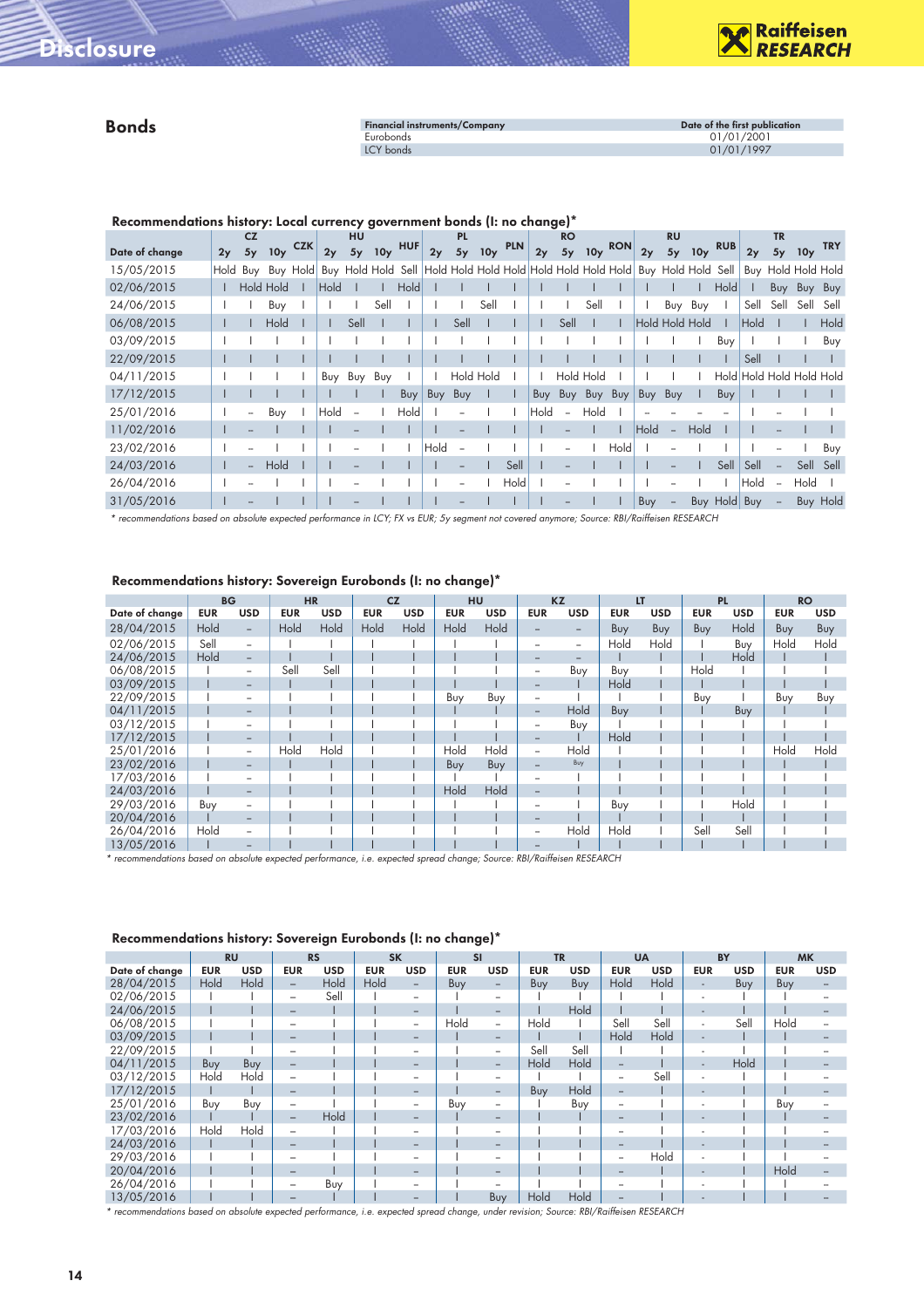

#### Disclaimer Financial Analysis

Responsible for this publication: Raiffeisen Bank International AG ("RBI")

RBI is a credit institution according to §1 Banking Act (Bankwesengesetz) with the registered office Am Stadtpark 9, 1030 Vienna, Austria.

Raiffeisen RESEARCH is an organisational unit of RBI.

Supervisory authority: As a credit institution (acc. to § 1 Austrian Banking Act; Bankwesengesetz) Raiffeisen Bank International AG is subject to the supervision by the<br>Austrian Financial Market Authority (FMA, Finanzmarkt the supervision by the European Central Bank (ECB), which undertakes such supervision within the Single Supervisory Mechanism (SSM), which consists of the ECB and<br>the national responsible authorities (Council Regulation (E

This document is for information purposes and may not be reproduced or distributed to other persons without RBI's permission. This document constitutes neither a solici-<br>tation of an offer nor a prospectus in the sense of

This document does not constitute a personal recommendation to buy or sell financial instruments in the sense of the Austrian Securities Supervision Act (Wertpapieraufsichtsgesetz). Neither this document nor any of its components shall form the basis for any kind of contract or commitment whatsoever. This document is not a substitute<br>for the necessary advice on the purchase or sale of a above mentioned products, your banking advisor can provide individualised advice suitable for investments and financial products.

This analysis is fundamentally based on generally available information and not on confidential information which the party preparing the analysis has obtained exclu-<br>sively on the basis of his/her client relationship to a

Unless otherwise expressly stated in this publication, RBI deems all of the information to be reliable, but does not make any assurances regarding its accuracy and completeness.

In emerging markets, there may be higher settlement and custody risk as compared to markets with established infrastructure. The liquidity of stocks/financial instruments<br>may be influenced, amongst others, by the number of

The information in this publication is current as per the latter's creation date. It may be outdated by future developments, without the publication being changed.

Unless otherwise expressly stated (www.raiffeisenresearch.com/special\_compensation), the analysts employed by RBI are not compensated for specific investment<br>banking transactions. Compensation of the author or authors of t

RBI has put in place the following organisational and administrative agreements, including information barriers, to impede or prevent conflicts of interest in relation to<br>recommendations: RBI has designated fundamentally b Compliance-relevant information may fundamentally not leave a confidentiality zone and is to be treated as strictly confidential in internal business operations, including<br>interaction with other units. This does not apply

SPECIAL REGULATIONS FOR THE UNITED KINGDOM OF GREAT BRITAIN AND NORTHERN IRELAND (UK):

This document does not constitute either a public offer in the meaning of the Austrian Capital Market Act (Kapitalmarktgesetz; hereinafter "KMG") nor a prospectus in the meaning of the KMG or of the Austrian Stock Exchange Act (Börsegesetz). Furthermore, this document does not intend to recommend the purchase or the sale of<br>securities or investments in the meaning of the Austrian Super concerning the purchase or the sale of securities or investments. For any advice concerning the purchase or the sale of securities of investments kindly contact your RAIF-<br>FEISENBANK. This publication has been either appro its regulation by the FCA are available on request. This publication is not intended for investors who are Retail Customers within the meaning of the FCA rules and shall therefore not be distributed to them. Neither the information nor the opinions expressed herein constitute or are to be construed as an offer or solicitation of an offer to<br>buy (or sell) investments. RBI may have affected and/or may have a position or holding in such investments as a result. RBI may have been, or might be, acting as a manager or co-manager of a public offering of any<br>securities mentioned in this report or in any related sec

SPECIFIC RESTRICTIONS FOR THE UNITED STATES OF AMERICA AND CANADA: This document may not be transmitted to, or distributed within, the United States of<br>America or Canada or their respective territories or possessions, nor

SPECIFIC INFORMATION FOR THE UNITED STATES OF AMERICA AND CANADA: This research document is intended only for institutional investors and is not subject<br>to all of the independence and disclosure standards that may be appli the purchase or sale of securities covered by this report must be placed with RBIM. You can reach RBIM at 1133, Avenue of the Americas, 16th floor, New York, NY<br>10036, phone +1 212-600-2588. This document was prepared outs

The opinions, estimates and projections contained in this report are those of RBI only as of the date of this report and are subject to change without notice. The informa-<br>tion contained in this report has been compiled fr attiliated companies or any other person as to the report's accuracy, completeness or correctness. Securities which are not registered in the United States may not be offered or sold, directly within the United States or t described herein.

EU REGULATION NO 833/2014 CONCERNING RESTRICTIVE MEASURES IN VIEW OF RUSSIA'S ACTIONS DESTABILISING THE SITUATION IN UKRAINE

Please note that research is done and recommendations are given only in respect of tinancial instruments which are not affected by the sanctions under EU regulation<br>no 833/2014 concerning restrictive measures in view of Ru

We wish to call to your attention that the acquisition of financial instruments with a term exceeding 30 days issued after 31 July 2014 is prohibited under EU regulation no 833/2014 concerning restrictive measures in view of Russia's actions destabilising the situation in Ukraine, as amended from time to time. No opinion is given with respect to such prohibited financial instruments.

INFORMATION REGARDING THE PRINCIPALITY OF LIECHTENSTEIN: COMMISSION DIRECTIVE 2003/125/EC of 22 December 2003 implementing Directive<br>2003/6/EC of the European Parliament and of the Council as regards the fair presentation been incorporated into national law in the Principality of Liechtenstein by the Finanzanalyse-Marktmissbrauchs-Verordnung.

If any term of this Disclaimer is found to be illegal, invalid or unenforceable under any applicable law, such term shall, insofar as it is severable from the remaining<br>terms, be deemed omitted from this Disclaimer. It sha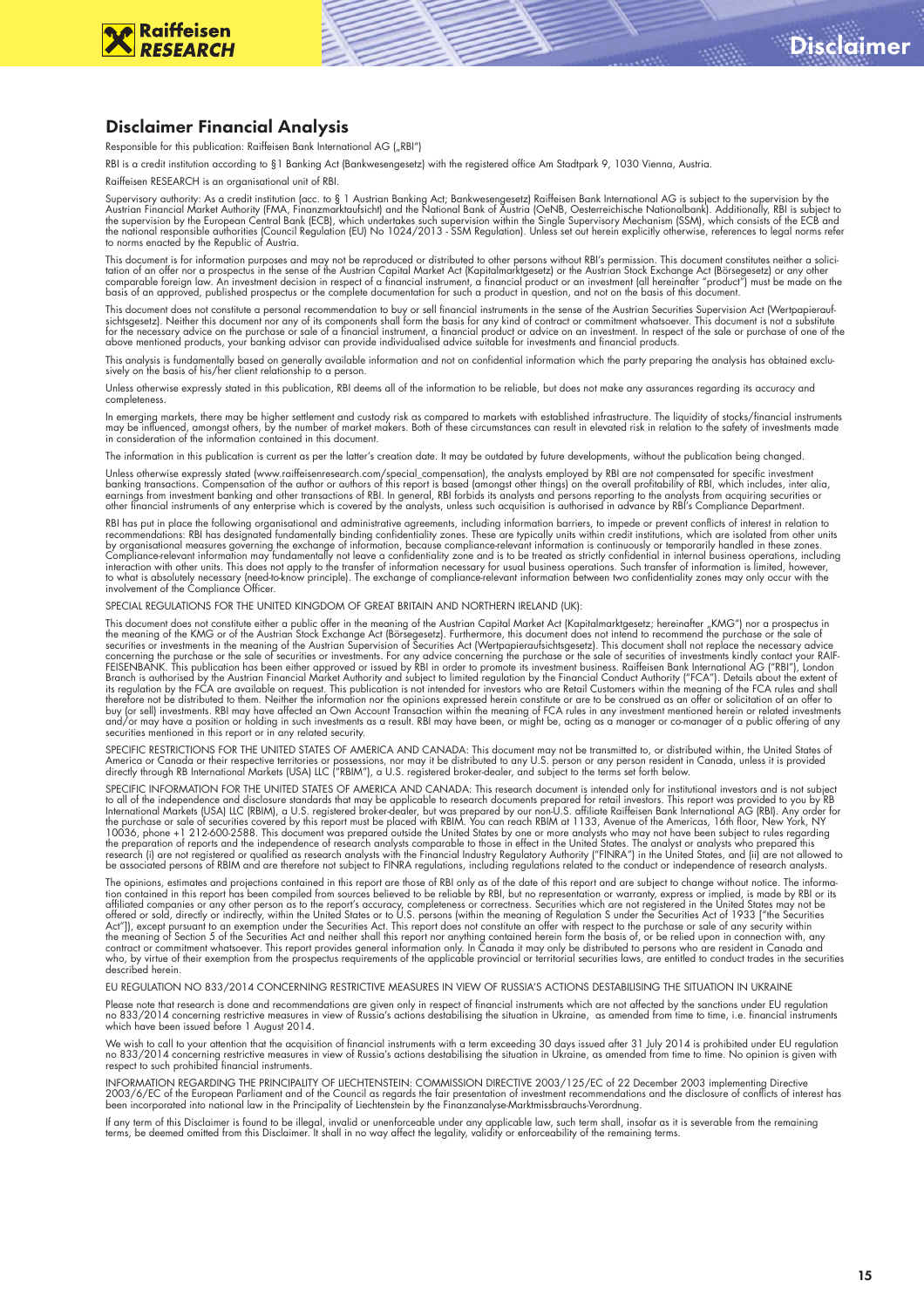

#### Imprint

Imprint

Information requirements pursuant to the Austrian E-Commerce Act Raiffeisen Bank International AG Registered Office: Am Stadtpark 9, 1030 Vienna Postal address: 1010 Vienna, POB 50 Phone: +43-1-71707-0; Fax: + 43-1-71707-1848 Company Register Number: FN 122119m at the Commercial Court of Vienna VAT Identification Number: UID ATU 57531200 Austrian Data Processing Register: Data processing register number (DVR): 4002771 S.W.I.F.T.-Code: RZBA AT WW

Supervisory Authorities: Supervisory authority: As a credit institution (acc. to § 1 Austrian Banking Act; Bankwesengesetz) Raiffeisen Bank International AG is subject to the supervision by the Austrian Financial Market Authority (FMA, Finanzmarktaufsicht) and the National Bank of Austria (OeNB, Oesterreichische Nationalbank). Additionally, RBI is subject to the supervision by the European Central Bank (ECB), which undertakes such supervision within the Single Supervisory Mechanism (SSM), which consists of the ECB and the national responsible authorities (Council Regulation (EU) No 1024/2013 - SSM Regulation). Unless set out herein explicitly otherwise, references to legal norms refer to norms enacted by the Republic of Austria. Membership: Austrian Federal Economic Chamber, Federal Bank and Insurance Sector, Raiffeisen Association

#### Statement pursuant to the Austrian Media Act

Publisher and editorial office of this publication: Raiffeisen Bank International AG, Am Stadtpark 9, A-1030 Vienna Media Owner of this publication: Raiffeisen RESEARCH – Verein zur Verbreitung von volkswirtschaftlichen Analysen und Finanzmarktanalysen, Am Stadtpark 9, A-1030 Vienna

Executive Committee of Raiffeisen RESEARCH – Verein zur Verbreitung von volkswirtschaftlichen Analysen und Finanzmarktanalysen: Mag. Peter Brezinschek (Chairman), Mag. Helge Rechberger (Vice-Chairman)

Raiffeisen RESEARCH – Verein zur Verbreitung von volkswirtschaftlichen Analysen und Finanzmarktanalysen is constituted as state-registered society. Purpose and activity are (inter alia), the distribution of analysis, data, forecasts and reports and similar publications related to the Austrian and international economy as well as financial markets.

#### Basic tendency of the content of this publication

- Presentation of activities of Raiffeisen Bank International AG and its subsidiaries in the area of conducting analysis related to the Austrian and international economy as well as the financial markets.
- Publishing of analysis according to various methods of analyses covering economics, interest rates and currencies, government and corporate bonds, equities as well as commodities with a regional focus on the euro area and Central and Eastern Europe under consideration of the global markets.

Producer of this publication: Raiffeisen Bank International AG, Am Stadtpark 9, A-1030 Vienna

Editor: Andreas Schwabe, CFA, RBI Vienna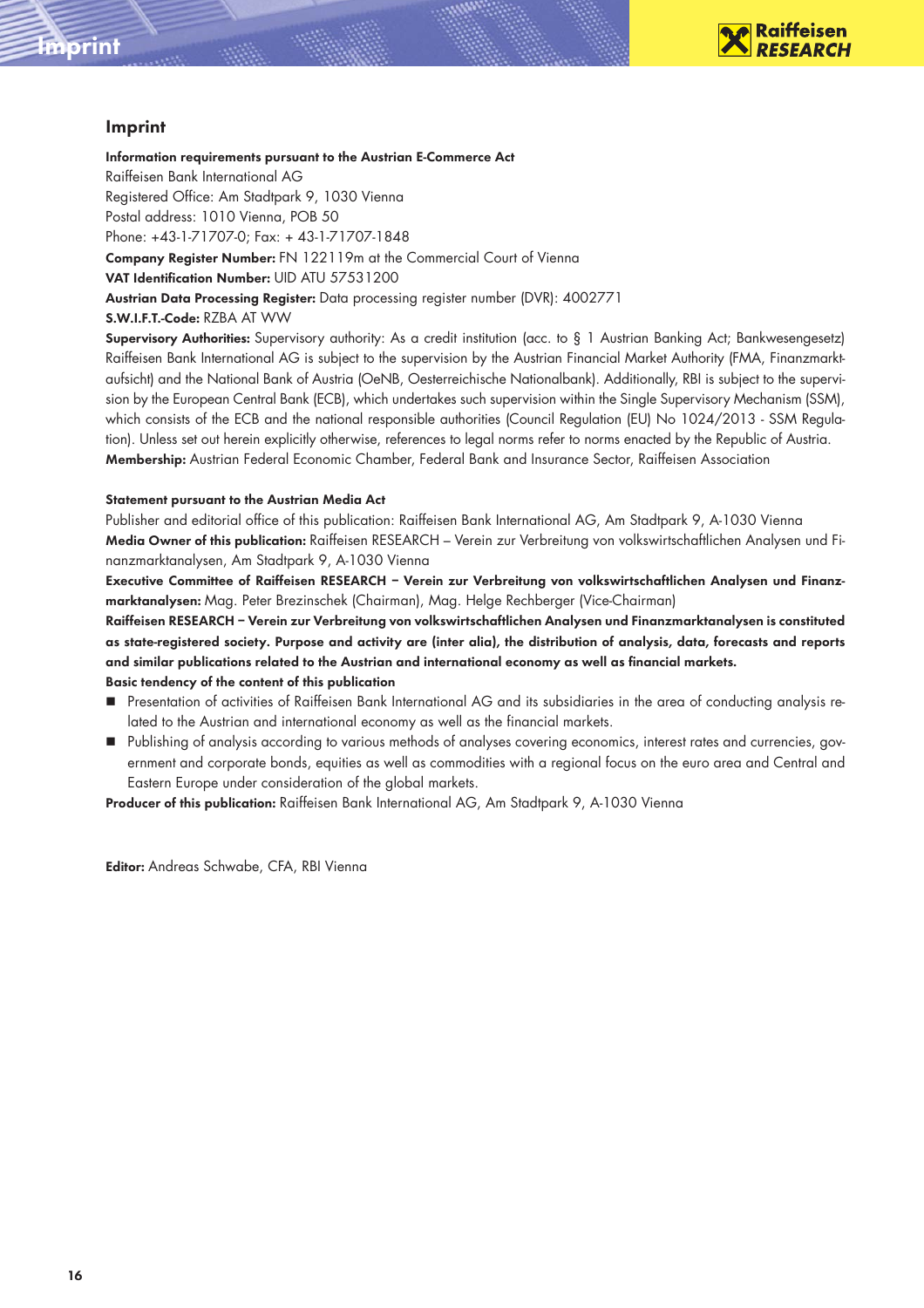# **Raiffeisen**

### **Contacts**

#### Global Head of Research: Peter Brezinschek (ext. 1517)

#### Top-Down CEE Banking Sector:

Gunter Deuber (ext. 5707), Elena Romanova (ext. 1378)

#### Research Sales:

Werner Weingraber (ext. 5975)

#### Economics, Fixed Income, FX:

Valentin Hofstätter (Head, ext. 1685), Jörg Angelé (ext. 1687), Gunter Deuber (ext. 5707), Wolfgang Ernst (ext. 1500), Stephan Imre (ext. 6757), Lydia Kranner (ext. 1609), Patrick Krizan (ext. 5644), Matthias Reith (ext. 6741), Andreas Schwabe (ext. 1389), Gintaras Shlizhyus (ext. 1343), Gottfried Steindl (ext. 1523), Martin Stelzeneder (ext. 1614)

Albania: Raiffeisen Bank Sh.A. Joan Canaj Valbona Gjeka

Belarus: Priorbank Open Joint-Stock Company Oleg Leontev Vasily Pirogovsky Olga Laschevskaya Mariya Keda

Bosnia & Herzegovina: Raiffeisen Bank dd Bosna i Hercegovina Ivona Zametica

Srebrenko Fatusic

Bulgaria: Raiffeisenbank (Bulgaria) Sole-owned Joint Stock Company Emil Kalchev

#### Russia: AO Raiffeisenbank

Anastasia Baykova Denis Poryvay Anton Pletenev Rita Tsovian Irina Alizarovskaya Konstantin Yuminov Sergey Libin Andrey Polischuk Fedor Kornachev Natalia Kolupaeva

Serbia: Raiffeisen banka a.d. Beograd Ljiljana Grubic

#### Slovakia: Tatra banka, a.s. Robert Prega Juraj Valachy Boris Fojtik

#### Credit/Corporate Bonds:

Christoph Klaper (Head, ext. 1652), Jörg Bayer (ext. 1909), Eva-Maria Grosse (5848), Michael Heller (ext. 2453), Martin Kutny (ext. 2013), Jürgen Walter (ext. 5932)

#### Stocks:

Helge Rechberger (Head, ext. 1533), Aaron Alber (ext. 1513), Connie Gaisbauer (ext. 2178), Christian Hinterwallner (ext. 1633), Hannes Loacker (ext. 1885), Johannes Mattner (ext. 1463), Christine Nowak (ext. 1625), Leopold Salcher (ext. 2176), Andreas Schiller (ext. 1358), Christoph Vahs (ext. 5889)

#### Quant Research/Emerging Markets:

Veronika Lammer (Head, ext. 3741), Florian Acker (ext. 2108), Björn Chyba (ext. 8161), Judith Galter (ext. 1320), Thomas Keil (ext. 8886), Andreas Mannsparth (ext. 8133), Nina Neubauer-Kukić (ext. 1635), Stefan Theußl (ext. 1593)

#### Croatia: Raiffeisenbank Austria d.d.

Zrinka Zivkovic-Matijevic Nada Harambasic-Nereau Elizabeta Sabolek-Resanovic Jadran Simic Tomislava Ujevic

Czech Rep.: Raiffeisenbank a.s. Helena Horska Michal Brozka Lenka Kalivodova Daniela Milucka

Hungary: Raiffeisen Bank Zrt. Zoltán Török Gergely Pálffy Levente Blahó

Slovenia: Raiffeisen Bank d.d. Primoz Kovacic

Ukraine: Raiffeisen Bank Aval Public Joint Stock **Company**<br>Sergii Drobot Olga Nikolaieva

#### Technical Analysis:

Robert Schittler (ext. 1537), Stefan Memmer (ext. 1421)

#### Layout:

Birgit Bachhofner (ext. 3518), Kathrin Kořinek (ext. 1518)

Kosovo: Raiffeisen Bank Kosovo J.S.C. Isa Berat

Poland: Raiffeisen Bank Polska S.A. Marta Petka-Zagajewska Dorota Strauch Tomasz Regulski Piotr Jelonek

Romania: RAIFFEISEN BANK S.A.

Ionut Dumitru Nicolae Covrig Alexandru Combei Iuliana Mocanu Catalin Diaconu

### Company Research: Raiffeisen Centrobank AG Stefan Maxian (Head)

Natalia Frey Oleg Galbur Jakub Krawczyk Bernd Maurer Juliusz Mozdzierz Dominik Niszcz Markus Remis Teresa Schinwald Jovan Sikimic Arno Supper